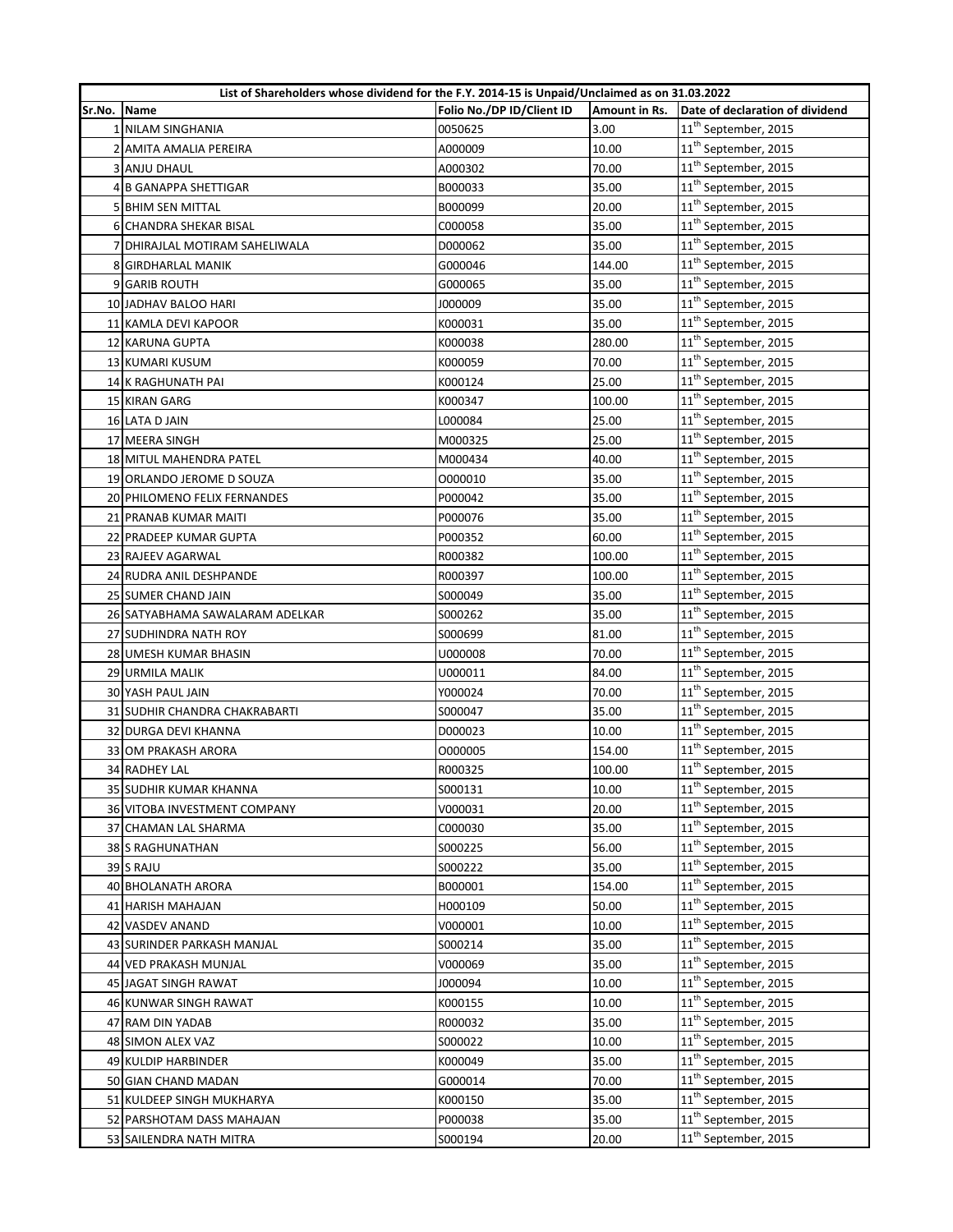|        | List of Shareholders whose dividend for the F.Y. 2014-15 is Unpaid/Unclaimed as on 31.03.2022 |                           |               |                                  |
|--------|-----------------------------------------------------------------------------------------------|---------------------------|---------------|----------------------------------|
| Sr.No. | Name                                                                                          | Folio No./DP ID/Client ID | Amount in Rs. | Date of declaration of dividend  |
|        | 54 O P GUPTA                                                                                  | 0000006                   | 14.00         | 11 <sup>th</sup> September, 2015 |
|        | 55 PADMA P KESWANI                                                                            | P000112                   | 60.00         | 11 <sup>th</sup> September, 2015 |
|        | 56 UMESH CHANDRA MISHRA                                                                       | U000003                   | 119.00        | 11 <sup>th</sup> September, 2015 |
|        | 57 MANOHAR LALL KAPOOR                                                                        | M000099                   | 10.00         | 11 <sup>th</sup> September, 2015 |
|        | 58 SWARN BHASIN                                                                               | S000027                   | 70.00         | 11 <sup>th</sup> September, 2015 |
|        | 59 SURENDER NATH KAPUR                                                                        | S000191                   | 10.00         | 11 <sup>th</sup> September, 2015 |
|        | 60 ANIL MISRA                                                                                 | A001048                   | 10.00         | 11 <sup>th</sup> September, 2015 |
|        | 61 HARI RAM KHANNA                                                                            | H000177                   | 35.00         | 11 <sup>th</sup> September, 2015 |
|        | 62 MADHAV SADASHIV TIKEKAR                                                                    | M000203                   | 35.00         | 11 <sup>th</sup> September, 2015 |
|        | 63 GLADYS SARANG                                                                              | G000116                   | 35.00         | 11 <sup>th</sup> September, 2015 |
|        | 64 KRISHAN KUMAR SHARMA                                                                       | K000069                   | 35.00         | 11 <sup>th</sup> September, 2015 |
|        | 65 CHETAN ANAND                                                                               | C000002                   | 35.00         | 11 <sup>th</sup> September, 2015 |
|        | 66 ADARSH SINGH MAHAL                                                                         | A000145                   | 140.00        | 11 <sup>th</sup> September, 2015 |
|        | 67 MOVINDER SINGH                                                                             | M000169                   | 40.00         | 11 <sup>th</sup> September, 2015 |
|        | 68 MOVINDER SINGH                                                                             | M000170                   | 35.00         | 11 <sup>th</sup> September, 2015 |
|        | 69 MANOHAR LAL BHATIA                                                                         | M000285                   | 50.00         | 11 <sup>th</sup> September, 2015 |
|        | 70 VINOD KRISHNAN LAL                                                                         | V000045                   | 35.00         | 11 <sup>th</sup> September, 2015 |
|        | 71 RAVINDER NATH CHOPRA                                                                       | 1302340000398276          | 35.00         | 11 <sup>th</sup> September, 2015 |
|        | 72 PRITAMDAS G RAMNANI                                                                        | P000050                   | 175.00        | 11 <sup>th</sup> September, 2015 |
|        | 73 JAGDISH MITTRA WADHWA                                                                      | J000070                   | 35.00         | $11^{\text{th}}$ September, 2015 |
|        | 74 VINEETA MADAN                                                                              | V000170                   | 100.00        | 11 <sup>th</sup> September, 2015 |
|        | 75 ASHOK KUMAR PURI                                                                           | A000413                   | 50.00         | 11 <sup>th</sup> September, 2015 |
|        | 76 V R RAJALAKSHMI                                                                            | V000080                   | 35.00         | 11 <sup>th</sup> September, 2015 |
|        | 77 ANAND SHANKER DILWALI                                                                      | A000141                   | 35.00         | 11 <sup>th</sup> September, 2015 |
|        | 78 RAJ KUMARI                                                                                 | IN30177411356865          | 20.00         | 11 <sup>th</sup> September, 2015 |
|        | 79 RAJAN BHATIA                                                                               | IN30184610327816          | 200.00        | 11 <sup>th</sup> September, 2015 |
|        | 80 MOHANLAL CHOPRA                                                                            | M000095                   | 35.00         | 11 <sup>th</sup> September, 2015 |
|        | 81 KULDIP RAJ MAHAJAN                                                                         | 1202890000395987          | 10.00         | 11 <sup>th</sup> September, 2015 |
|        | 82 VIPAN BEHAL                                                                                | 1203350001625879          | 20.00         | 11 <sup>th</sup> September, 2015 |
|        | 83 MONICA SACHDEVA                                                                            | IN30047610207499          | 100.00        | 11 <sup>th</sup> September, 2015 |
|        | 84 GURJIT SINGH MAINGI                                                                        | G000092                   | 100.00        | 11 <sup>th</sup> September, 2015 |
|        | 85 ABHA DESHPANDE                                                                             | A000181                   | 35.00         | 11 <sup>th</sup> September, 2015 |
|        | 86 GUNWANT BANERJI                                                                            | G000004                   | 20.00         | $11^{\text{th}}$ September, 2015 |
|        | 87 S NANDLAL SINGH BHALLA                                                                     | N000083                   | 70.00         | 11 <sup>th</sup> September, 2015 |
|        | 88 PRAVIN NARAIN AGARWAL                                                                      | P000269                   | 50.00         | 11 <sup>th</sup> September, 2015 |
|        | <b>89 ANIL KUMAR PORWAL</b>                                                                   | IN30133018128468          | 15.00         | 11 <sup>th</sup> September, 2015 |
|        | 90 VIVEK SARAN                                                                                | V000178                   | 50.00         | 11 <sup>th</sup> September, 2015 |
|        | 91 RAMESH CHANDRA ARORA                                                                       | IN30133019414378          | 10.00         | 11 <sup>th</sup> September, 2015 |
|        | 92 ANIL MISRA                                                                                 | A000084                   | 25.00         | 11 <sup>th</sup> September, 2015 |
|        | 93 KIRAN NIGAM                                                                                | K000305                   | 300.00        | 11 <sup>th</sup> September, 2015 |
|        | 94 NANDA PRAMOD                                                                               | N000067                   | 56.00         | 11 <sup>th</sup> September, 2015 |
|        | 95 S ASGHARI BEGUM PEERBHOY                                                                   | S000012                   | 50.00         | 11 <sup>th</sup> September, 2015 |
|        | 96 SURESH KUMAR KAD                                                                           | S000130                   | 35.00         | 11 <sup>th</sup> September, 2015 |
|        | 97 BAGANLAL PERIWAL                                                                           | IN30220110316947          | 20.00         | 11 <sup>th</sup> September, 2015 |
|        | 98 VINAY KUMAR                                                                                | IN30088813994644          | 44.00         | 11 <sup>th</sup> September, 2015 |
|        | 99 VIKAS ARORA                                                                                | IN30205010071207          | 2.00          | 11 <sup>th</sup> September, 2015 |
|        | 100 RAMESH CHANDRA                                                                            | R000019                   | 70.00         | 11 <sup>th</sup> September, 2015 |
|        | 101 ASHIS BANDHU GUHA                                                                         | A000423                   | 1.00          | 11 <sup>th</sup> September, 2015 |
|        | 102 NEENA MITTAL                                                                              | 0050017                   | 1.00          | 11 <sup>th</sup> September, 2015 |
|        | 103 SONAL DHAR                                                                                | IN30165310361826          | 10.00         | 11 <sup>th</sup> September, 2015 |
|        | 104 BAL KRISHNA VERMA                                                                         | B000051                   | 70.00         | 11 <sup>th</sup> September, 2015 |
|        | 105 NEENA AGARWAL                                                                             | N000202                   | 35.00         | 11 <sup>th</sup> September, 2015 |
|        | 106 SHARMILA DEVI KHAJANCHI                                                                   | 1201090000847591          | 50.00         | 11 <sup>th</sup> September, 2015 |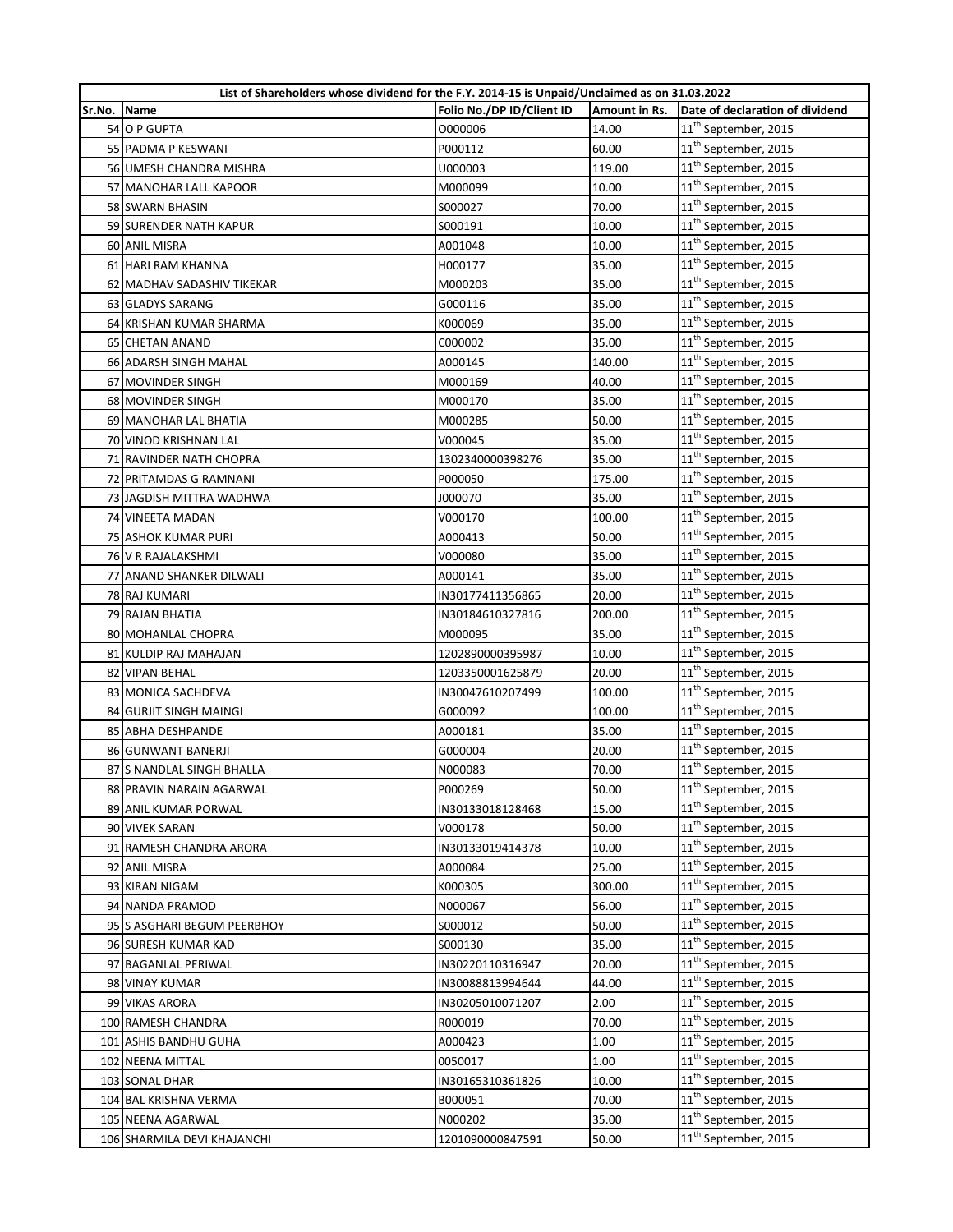|        | List of Shareholders whose dividend for the F.Y. 2014-15 is Unpaid/Unclaimed as on 31.03.2022 |                           |               |                                  |
|--------|-----------------------------------------------------------------------------------------------|---------------------------|---------------|----------------------------------|
| Sr.No. | <b>Name</b>                                                                                   | Folio No./DP ID/Client ID | Amount in Rs. | Date of declaration of dividend  |
|        | 107 LILARAM VASWANI                                                                           | L000039                   | 35.00         | 11 <sup>th</sup> September, 2015 |
|        | 108 MUKESH ART HANDICRAFTS PRIVATE LIMITED                                                    | 1201210100250732          | 973.00        | 11 <sup>th</sup> September, 2015 |
|        | 109 DHANRAJ CHOPRA                                                                            | D000200                   | 50.00         | 11 <sup>th</sup> September, 2015 |
|        | 110 INDRAVADAN MANEKLAL MEHTA                                                                 | 1000013                   | 35.00         | 11 <sup>th</sup> September, 2015 |
|        | 111 DHIRAJLAL DEVRAJBHAI GHONIA                                                               | IN30047642273637          | 75.00         | 11 <sup>th</sup> September, 2015 |
|        | 112 BHESANIA MAYUR JAYANTILAL                                                                 | IN30097410519584          | 1.00          | 11 <sup>th</sup> September, 2015 |
|        | 113 KAPIL KESHAVJI JOSHI                                                                      | IN30127630487233          | 100.00        | $11^{\text{th}}$ September, 2015 |
|        | 114 HARSHABEN GIRDHAR BUTANI                                                                  | IN30103924452934          | 5.00          | 11 <sup>th</sup> September, 2015 |
|        | 115 KIRTI ACHARYA                                                                             | IN30103924584306          | 50.00         | 11 <sup>th</sup> September, 2015 |
|        | 116 HARSHADRAI RAMJI MEHTA                                                                    | H000088                   | 35.00         | 11 <sup>th</sup> September, 2015 |
|        | 117 MEENA MOTWANI                                                                             | M000354                   | 50.00         | 11 <sup>th</sup> September, 2015 |
|        | 118 JAYANTILAL HARJIBHAI DEVRA                                                                | 1201640000171909          | 150.00        | 11 <sup>th</sup> September, 2015 |
|        | 119 JANAKBHAI NARSIBHAI CHOVATIYA                                                             | 1203320001820419          | 95.00         | 11 <sup>th</sup> September, 2015 |
|        | 120 VIREN MAGANLAL JOSHI                                                                      | 1203320002233688          | 75.00         | 11 <sup>th</sup> September, 2015 |
|        | 121 JYOTSNA CHANDRASHAKHAR JOSHI                                                              | J000014                   | 10.00         | 11 <sup>th</sup> September, 2015 |
|        | 122 YUSUFALI KHAN MIRZA                                                                       | Y000002                   | 56.00         | 11 <sup>th</sup> September, 2015 |
|        | 123 YUSUFALIKHAN NAWABALIKHAN MIRZA                                                           | Y000004                   | 35.00         | $11^{\text{th}}$ September, 2015 |
|        | 124 VISHAL AMRATLAL SHAH                                                                      | IN30132110263585          | 100.00        | 11 <sup>th</sup> September, 2015 |
|        | 125 CHANDRA JAYANTILAL SHAH                                                                   | C000022                   | 25.00         | 11 <sup>th</sup> September, 2015 |
|        | 126 JAYANTILAL HIMCHAND SHAH                                                                  | J000042                   | 25.00         | 11 <sup>th</sup> September, 2015 |
|        | 127 PUSHPA A MUDHOLKAR                                                                        | P000007                   | 35.00         | 11 <sup>th</sup> September, 2015 |
|        | 128 DIPAK RATILAL SHAH                                                                        | D000121                   | 25.00         | 11 <sup>th</sup> September, 2015 |
|        | 129 SUSHILABEN SHAH                                                                           | S000252                   | 25.00         | 11 <sup>th</sup> September, 2015 |
|        | 130 INDUMATI SAMABHAI DESAI                                                                   | 1000024                   | 20.00         | 11 <sup>th</sup> September, 2015 |
|        | 131 BHARTIBEN KETANBHAI MODI                                                                  | 1204220000091565          | 400.00        | 11 <sup>th</sup> September, 2015 |
|        | 132 DRUPADKUMAR KIKABHAI THAKORE                                                              | D000118                   | 35.00         | 11 <sup>th</sup> September, 2015 |
|        | 133 MANGALDAS V TRIVEDI                                                                       | M000328                   | 50.00         | 11 <sup>th</sup> September, 2015 |
|        | 134 SUMANLAL MAGANLAL SHAH                                                                    | S000179                   | 70.00         | $11^{\text{th}}$ September, 2015 |
|        | 135 PARTH RAMESH SHAH                                                                         | IN30034311179275          | 65.00         | 11 <sup>th</sup> September, 2015 |
|        | 136 RIDDHI MISTRI                                                                             | R000276                   | 1.00          | 11 <sup>th</sup> September, 2015 |
|        | 137 REKHA M KOTADIA                                                                           | 1205430000048440          | 75.00         | 11 <sup>th</sup> September, 2015 |
|        | 138 PANCHAL NIRAVKUMAR I                                                                      | IN30305210413256          | 15.00         | 11 <sup>th</sup> September, 2015 |
|        | 139 AMARSINGH VAGHAJI THAKOR                                                                  | A000156                   | 35.00         | $11^{\text{th}}$ September, 2015 |
|        | 140 HITESH JAYANTILAL SHAH                                                                    | IN30034320012198          | 100.00        | $11^{\text{th}}$ September, 2015 |
|        | 141 MAYANK UMAKANT PANDYA                                                                     | IN30132110208750          | 50.00         | 11 <sup>th</sup> September, 2015 |
|        | 142 NAI LAXMANBHAI MANILAL                                                                    | IN30148510322293          | 19.00         | 11 <sup>th</sup> September, 2015 |
|        | 143 NAVINKUMAR BABULAL MODI                                                                   | N000174                   | 35.00         | 11 <sup>th</sup> September, 2015 |
|        | 144 GOVINDBHAI PURUSHOTTAM PATEL                                                              | G000060                   | 70.00         | 11 <sup>th</sup> September, 2015 |
|        | 145 SHANTILAL BRAHMBHATT                                                                      | S000026                   | 35.00         | 11 <sup>th</sup> September, 2015 |
|        | 146 SARASWATHIBEN CHHATRASINHJI CHAVAN                                                        | S000048                   | 35.00         | 11 <sup>th</sup> September, 2015 |
|        | 147 BHARATBHAI GORDHANBHAI PATEL                                                              | 1201090000266976          | 300.00        | $11^{\text{th}}$ September, 2015 |
|        | 148 YAKUB MOBIN BHAM                                                                          | Y000031                   | 100.00        | $11^{\text{th}}$ September, 2015 |
|        | 149 MADHUBEN NIRANJANKUMAR PATEL.                                                             | 1204150000086205          | 300.00        | 11 <sup>th</sup> September, 2015 |
|        | 150 PARASRAM MANILAL DAVE                                                                     | P000091                   | 35.00         | 11 <sup>th</sup> September, 2015 |
|        | 151 BHAVNA BALUBHAI                                                                           | B000009                   | 20.00         | 11 <sup>th</sup> September, 2015 |
|        | 152 CHETNA HARSHAD MEHTA                                                                      | C000016                   | 20.00         | 11 <sup>th</sup> September, 2015 |
|        | 153 VANRAJBHAI N MALVI                                                                        | V001008                   | 90.00         | 11 <sup>th</sup> September, 2015 |
|        | 154 AMY RUSI GANDHI                                                                           | A000319                   | 35.00         | 11 <sup>th</sup> September, 2015 |
|        | 155 MANARAM PUROHIT                                                                           | 1204400000058619          | 1.00          | 11 <sup>th</sup> September, 2015 |
|        | 156 BHARTI NATVERLAL DESAI                                                                    | B000058                   | 70.00         | 11 <sup>th</sup> September, 2015 |
|        | 157 AMITA DHIRUBHAI DESAI                                                                     | A000035                   | 20.00         | 11 <sup>th</sup> September, 2015 |
|        | 158 HASUBEN NATVERLAL MISTRY                                                                  | H000075                   | 70.00         | 11 <sup>th</sup> September, 2015 |
|        | 159 JAYOTSANABAHEN LAKSHMANBHAI PATEL                                                         | IN30258210022265          | 4.00          | 11 <sup>th</sup> September, 2015 |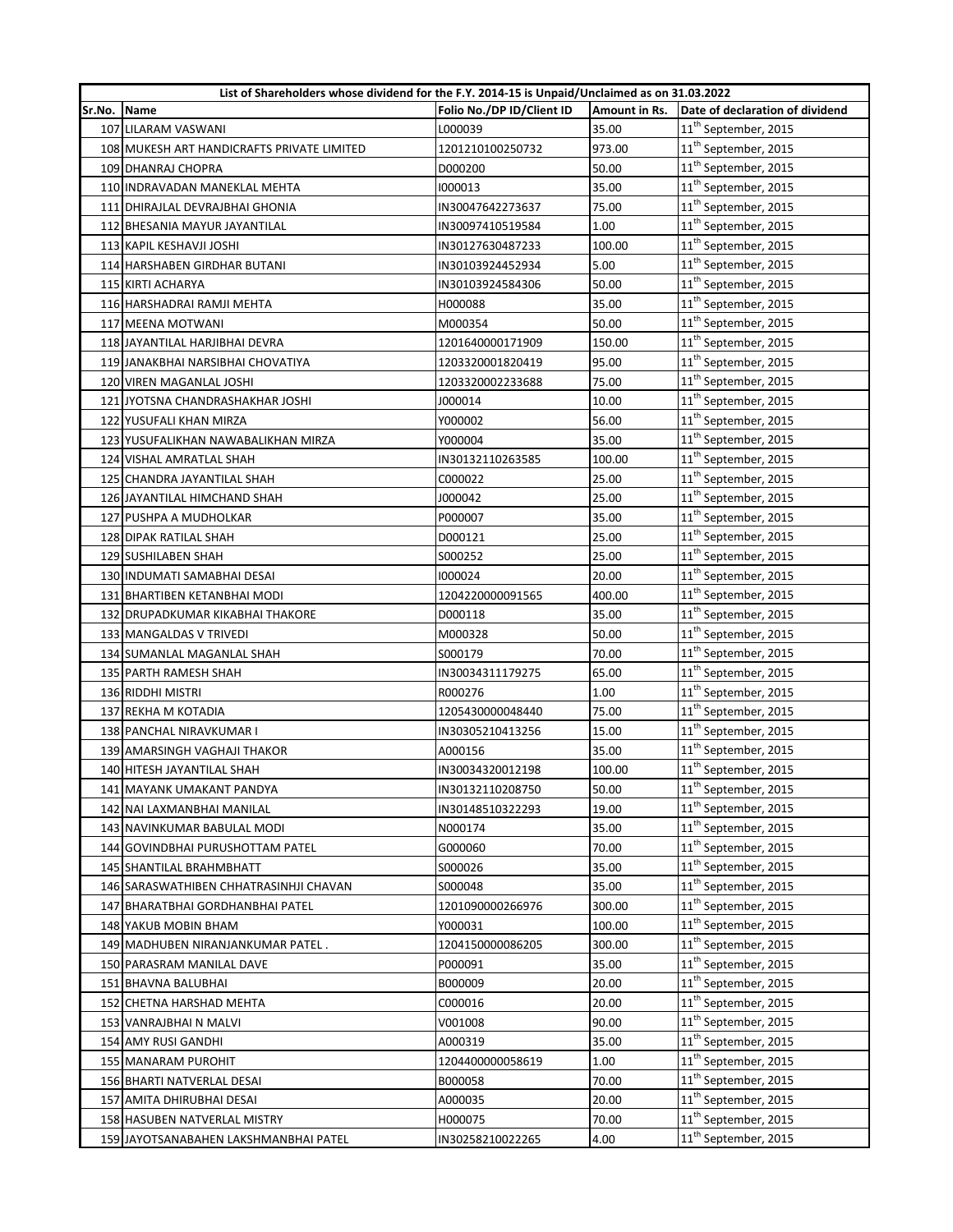|        | List of Shareholders whose dividend for the F.Y. 2014-15 is Unpaid/Unclaimed as on 31.03.2022 |                           |               |                                  |
|--------|-----------------------------------------------------------------------------------------------|---------------------------|---------------|----------------------------------|
| Sr.No. | <b>Name</b>                                                                                   | Folio No./DP ID/Client ID | Amount in Rs. | Date of declaration of dividend  |
|        | 160 BHIKHUBHAI NATHUBHAI DESAI                                                                | B000059                   | 104.00        | 11 <sup>th</sup> September, 2015 |
|        | 161 SANJAY S PRADHAN                                                                          | IN30133017480185          | 15.00         | 11 <sup>th</sup> September, 2015 |
|        | 162 MINOCHEHER ARDESHIR TAMBOLI                                                               | M000011                   | 35.00         | 11 <sup>th</sup> September, 2015 |
|        | 163 NARENDRAKUMAR DOLATRAI DESAI                                                              | N000020                   | 140.00        | 11 <sup>th</sup> September, 2015 |
|        | 164 VIRMATI KRISHANLAL DESAI                                                                  | V000043                   | 25.00         | 11 <sup>th</sup> September, 2015 |
|        | 165 MELKOTE SRINIVASAMURTHY SHAMANNA                                                          | M000201                   | 35.00         | 11 <sup>th</sup> September, 2015 |
|        | 166 AJAY M DESAI                                                                              | A000180                   | 12.00         | $11^{\text{th}}$ September, 2015 |
|        | 167 HOMI RUSTOMJI LAKDAWALA                                                                   | H000061                   | 70.00         | $11^{\text{th}}$ September, 2015 |
|        | 168 RAMDAS SHESHAPPA SHRIYAN                                                                  | R000136                   | 35.00         | 11 <sup>th</sup> September, 2015 |
|        | 169 DEEPAK AMRUTLAL SHAH                                                                      | D000151                   | 12.00         | 11 <sup>th</sup> September, 2015 |
|        | 170 DURPA SRIPATHI JADHAV                                                                     | D000258                   | 70.00         | 11 <sup>th</sup> September, 2015 |
|        | 171 GANPAT MADHAVRAO TALPADE                                                                  | G000052                   | 395.00        | 11 <sup>th</sup> September, 2015 |
|        | 172 GANPAT MADHAVRAO TALPADE                                                                  | G000053                   | 10.00         | 11 <sup>th</sup> September, 2015 |
|        | 173 JOSE BARTHOLOMEO DSOUZA                                                                   | J000008                   | 35.00         | 11 <sup>th</sup> September, 2015 |
|        | 174 LAWRENCE SANTANA DIAS                                                                     | L000035                   | 35.00         | 11 <sup>th</sup> September, 2015 |
|        | 175 PANDURANG TUKARAM KADAM                                                                   | P000136                   | 35.00         | 11 <sup>th</sup> September, 2015 |
|        | 176 SHARANAPPA SHIVALINAGAPPA ARALIMAR                                                        | S000263                   | 35.00         | 11 <sup>th</sup> September, 2015 |
|        | 177 SHRIKANT ANAND GUPTE                                                                      | S000484                   | 175.00        | 11 <sup>th</sup> September, 2015 |
|        | 178 M E MOTIWALA                                                                              | M000045                   | 35.00         | 11 <sup>th</sup> September, 2015 |
|        | 179 SARA MOHAMEDBHOY SHAIKHALI                                                                | S000576                   | 7.00          | 11 <sup>th</sup> September, 2015 |
|        | 180 ANIL S. BHARNE                                                                            | IN30015910258788          | 70.00         | 11 <sup>th</sup> September, 2015 |
|        | 181 LAXMAN VISHNU DESHPANDE                                                                   | L000040                   | 35.00         | 11 <sup>th</sup> September, 2015 |
|        | 182 MOTIRAM GANPATRAO VYAVAHARKAR                                                             | M000061                   | 35.00         | 11 <sup>th</sup> September, 2015 |
|        | 183 RAMCHANDRA NARAYAN JOG                                                                    | R000083                   | 10.00         | 11 <sup>th</sup> September, 2015 |
|        | 184 ROSHAN ARDESHIR BHARUCHA                                                                  | R000308                   | 70.00         | 11 <sup>th</sup> September, 2015 |
|        | 185 SIDNEY PINTO                                                                              | 0010015                   | 200.00        | 11 <sup>th</sup> September, 2015 |
|        | 186 BHARTI RAMNIKLAL SHAH                                                                     | B000084                   | 35.00         | 11 <sup>th</sup> September, 2015 |
|        | 187 HOSANG ERUVHSHAH ENGINEER                                                                 | H000015                   | 35.00         | $11^{\text{th}}$ September, 2015 |
|        | 188 MUNDACKAL NARAYANAN RAJAN                                                                 | M000131                   | 5.00          | 11 <sup>th</sup> September, 2015 |
|        | 189 PIROJA ERUCHSHAH ENGINEER                                                                 | P000041                   | 12.00         | 11 <sup>th</sup> September, 2015 |
|        | 190 AKHIL KISHORLAL MARFATIA                                                                  | A000063                   | 70.00         | 11 <sup>th</sup> September, 2015 |
|        | 191 ANJALI NANGIA                                                                             | A000169                   | 70.00         | $11^{\text{th}}$ September, 2015 |
|        | 192 KANCHANBEN PARIKH                                                                         | K000099                   | 70.00         | $11^{\text{th}}$ September, 2015 |
|        | 193 RAMANLAL RAICHAND SHAH                                                                    | R000116                   | 1.00          | $11^{\text{th}}$ September, 2015 |
|        | 194 VENKATAPATHI R MANDYA                                                                     | V000077                   | 36.00         | 11 <sup>th</sup> September, 2015 |
|        | 195 YASMEEN R MAMA                                                                            | Y000034                   | 100.00        | 11 <sup>th</sup> September, 2015 |
|        | 196 BHAGWANDAS RAMCHAND                                                                       | B000074                   | 100.00        | 11 <sup>th</sup> September, 2015 |
|        | 197 DHANJISHA DARABSHA WADIA                                                                  | D000026                   | 35.00         | 11 <sup>th</sup> September, 2015 |
|        | 198 FARAMROZE SHAPURJI DARASHA                                                                | F000008                   | 20.00         | 11 <sup>th</sup> September, 2015 |
|        | 199 JALA TEHMURAS ANKLESARIA                                                                  | J000097                   | 35.00         | 11 <sup>th</sup> September, 2015 |
|        | 200 JYOTSNABEN DAMANIA                                                                        | J000178                   | 1.00          | $11^{\text{th}}$ September, 2015 |
|        | 201 VINODCHANDRA BHAGWANDAS SETH                                                              | V000128                   | 40.00         | $11^{\text{th}}$ September, 2015 |
|        | 202 MOHAMED HISHAMUDDIN PATEL                                                                 | M000064                   | 35.00         | 11 <sup>th</sup> September, 2015 |
|        | 203 MAIMOONABI MOHAMED PATEL                                                                  | M000138                   | 35.00         | 11 <sup>th</sup> September, 2015 |
|        | 204 PRANJIVANDAS G DAMANIA                                                                    | P000273                   | 1.00          | 11 <sup>th</sup> September, 2015 |
|        | 205 SHANTABEN RAMJI THAKKAR                                                                   | S000245                   | 14.00         | 11 <sup>th</sup> September, 2015 |
|        | 206 BASANT KUMAR MITRA                                                                        | B000046                   | 70.00         | 11 <sup>th</sup> September, 2015 |
|        | 207 AJIT ATMARAM PUJARI                                                                       | A000343                   | 50.00         | 11 <sup>th</sup> September, 2015 |
|        | 208 RUSTOM NOWROZJEE NEKOO                                                                    | R000086                   | 50.00         | 11 <sup>th</sup> September, 2015 |
|        | 209 FALI MANECKJI TUREL                                                                       | F000003                   | 84.00         | 11 <sup>th</sup> September, 2015 |
|        | 210 DOMINICA DESOUZA                                                                          | D000020                   | 35.00         | 11 <sup>th</sup> September, 2015 |
|        | 211 GRACE BORGES                                                                              | G000005                   | 70.00         | 11 <sup>th</sup> September, 2015 |
|        | 212 GOVIND BELLARAM NASTA                                                                     | G000009                   | 35.00         | 11 <sup>th</sup> September, 2015 |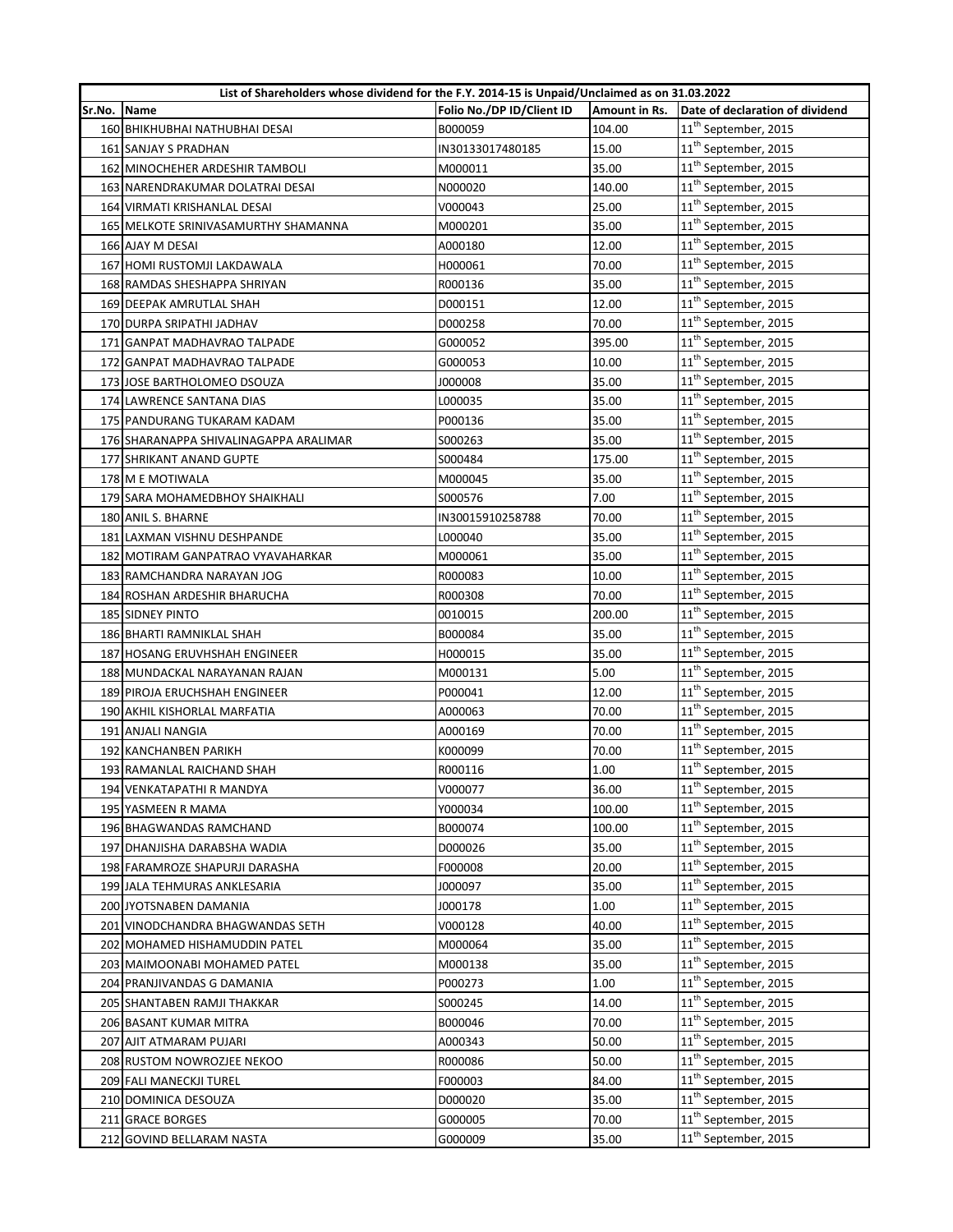|        | List of Shareholders whose dividend for the F.Y. 2014-15 is Unpaid/Unclaimed as on 31.03.2022 |                           |               |                                  |
|--------|-----------------------------------------------------------------------------------------------|---------------------------|---------------|----------------------------------|
| Sr.No. | <b>Name</b>                                                                                   | Folio No./DP ID/Client ID | Amount in Rs. | Date of declaration of dividend  |
|        | 213 KHEMCHAND GUPTA                                                                           | K000036                   | 35.00         | 11 <sup>th</sup> September, 2015 |
|        | 214 MALATI MADHAV GADRE                                                                       | M000115                   | 14.00         | 11 <sup>th</sup> September, 2015 |
|        | 215 MANGESH SHALIGRAM PATHARE                                                                 | M000195                   | 35.00         | 11 <sup>th</sup> September, 2015 |
|        | 216 SHRIHARSHA BHAVANISHANKAR SUKTHANKAR                                                      | S000037                   | 70.00         | 11 <sup>th</sup> September, 2015 |
|        | 217 CREDIT CAPITAL INVESTMENT TRUST CO LTD                                                    | C000123                   | 100.00        | $11^{\text{th}}$ September, 2015 |
|        | 218 YAMUNA PRASANVADAN NANAVATY                                                               | Y000014                   | 35.00         | 11 <sup>th</sup> September, 2015 |
|        | 219 AJAY SANMUKHRAM MEHTA                                                                     | A000171                   | 35.00         | $11^{\text{th}}$ September, 2015 |
|        | 220 LALDAS MATHURADAS SHAH                                                                    | L000020                   | 42.00         | $11^{\text{th}}$ September, 2015 |
|        | 221 LAKSHMI VENKATESAN IYER                                                                   | L000043                   | 25.00         | 11 <sup>th</sup> September, 2015 |
|        | 222 RAMASUBRAMANIAN VENKATARAMAN                                                              | R000141                   | 35.00         | 11 <sup>th</sup> September, 2015 |
|        | 223 VASU C MANIAR                                                                             | V000015                   | 100.00        | 11 <sup>th</sup> September, 2015 |
|        | 224 COMMISSIONER OF INCOME - TAX CITY-5, MUMBAI                                               | IN30036010065463          | 25.00         | 11 <sup>th</sup> September, 2015 |
|        | 225 MAHESH K MEHTA                                                                            | M000085                   | 1.00          | 11 <sup>th</sup> September, 2015 |
|        | 226 UPENDRA K SHETH                                                                           | U000044                   | 20.00         | 11 <sup>th</sup> September, 2015 |
|        | 227 LEILA PUNSHI                                                                              | L000053                   | 5.00          | $11^{\text{th}}$ September, 2015 |
|        | 228 SURAJ KISHAN PUNSHI                                                                       | S000386                   | 24.00         | 11 <sup>th</sup> September, 2015 |
|        | 229 DEEPAK SOMKANT KARNIK                                                                     | D000101                   | 20.00         | 11 <sup>th</sup> September, 2015 |
|        | 230 JAYASHREE SOMKANT KARNIK                                                                  | 000092ا                   | 20.00         | 11 <sup>th</sup> September, 2015 |
|        | 231 L RAMAKRISHNA BALASUBRAMIAN                                                               | L000030                   | 35.00         | 11 <sup>th</sup> September, 2015 |
|        | 232 MAYA BHAVNANI                                                                             | M000275                   | 10.00         | 11 <sup>th</sup> September, 2015 |
|        | 233 P K VISWANATHAN                                                                           | P000220                   | 50.00         | 11 <sup>th</sup> September, 2015 |
|        | 234 RAMCHANDRA NARAYAN PATIL                                                                  | R000087                   | 35.00         | 11 <sup>th</sup> September, 2015 |
|        | 235 RAGHAVAN SRINIVASA                                                                        | R000125                   | 35.00         | 11 <sup>th</sup> September, 2015 |
|        | 236 RANJIT NARAINDAS BHAVNANI                                                                 | R000200                   | 3.00          | 11 <sup>th</sup> September, 2015 |
|        | 237 RANJIT NARAINDAS BHAVNAN                                                                  | R000314                   | 30.00         | 11 <sup>th</sup> September, 2015 |
|        | 238 ASHUTOSH D MAYEKAR                                                                        | A000358                   | 50.00         | 11 <sup>th</sup> September, 2015 |
|        | 239 RAAMDEO AGRAWAL                                                                           | R000226                   | 20.00         | 11 <sup>th</sup> September, 2015 |
|        | 240 SHREEKANT VASANTLAL MEHTA                                                                 | S000304                   | 200.00        | $11^{\text{th}}$ September, 2015 |
|        | 241 STATE BANK OF INDIA                                                                       | S000631                   | 70.00         | 11 <sup>th</sup> September, 2015 |
|        | 242 CECIL NORONHA                                                                             | C000148                   | 50.00         | 11 <sup>th</sup> September, 2015 |
|        | 243 GAJANAN VINAYAK VIJAYAKAR                                                                 | G000087                   | 70.00         | 11 <sup>th</sup> September, 2015 |
|        | 244 SANJEEV PIYUSH JHAVERI                                                                    | \$000561                  | 50.00         | $11^{\text{th}}$ September, 2015 |
|        | 245 NANCY ABDULLY MECKLAI                                                                     | N000124                   | 35.00         | $11^{\text{th}}$ September, 2015 |
|        | 246 VATSALA MANGALORE                                                                         | V000052                   | 15.00         | $11^{\text{th}}$ September, 2015 |
|        | 247 VINOD VRAJLAL THAKKAR                                                                     | V000110                   | 700.00        | 11 <sup>th</sup> September, 2015 |
|        | 248 GOPAL DEVIDAS DHAUSE                                                                      | G000020                   | 35.00         | 11 <sup>th</sup> September, 2015 |
|        | 249 RAGHUNATH DAMODAR KOTWAL                                                                  | R000029                   | 70.00         | 11 <sup>th</sup> September, 2015 |
|        | 250 SHRIRAM LAXMAN PURCHIT                                                                    | S000156                   | 35.00         | 11 <sup>th</sup> September, 2015 |
|        | 251 SATISHCHANDRA GANESH KHOPKAR                                                              | S000657                   | 35.00         | 11 <sup>th</sup> September, 2015 |
|        | 252 SNEHA MAYEE CHAKRAVORTY                                                                   | S000168                   | 35.00         | $11^{\text{th}}$ September, 2015 |
|        | 253 VISHRAM SHANKAR PARAB                                                                     | V000090                   | 35.00         | $11^{\text{th}}$ September, 2015 |
|        | 254 MINOO KEKI CONTRACTOR                                                                     | M000080                   | 35.00         | 11 <sup>th</sup> September, 2015 |
|        | 255 RASIKLAL JAGMOHANDAS NANAVATI                                                             | R000047                   | 35.00         | 11 <sup>th</sup> September, 2015 |
|        | 256 JAGANNATH RAMCHANDRA PRABHU                                                               | J000087                   | 35.00         | 11 <sup>th</sup> September, 2015 |
|        | 257 MASSARAT ZULFIKAR                                                                         | M000222                   | 35.00         | 11 <sup>th</sup> September, 2015 |
|        | 258 ZOHER HUSENI KHORAKIWALA                                                                  | Z000004                   | 700.00        | 11 <sup>th</sup> September, 2015 |
|        | 259 RAJ SURI                                                                                  | R000119                   | 35.00         | 11 <sup>th</sup> September, 2015 |
|        | 260 ABIDA Y VAZIRALLI                                                                         | A000204                   | 200.00        | 11 <sup>th</sup> September, 2015 |
|        | 261 FILANDRO LINHARES                                                                         | F000002                   | 70.00         | 11 <sup>th</sup> September, 2015 |
|        | 262 JOSEPH PIMENTA                                                                            | J000157                   | 42.00         | 11 <sup>th</sup> September, 2015 |
|        | 263 MARIA AFRA BARRETTO                                                                       | M000002                   | 20.00         | 11 <sup>th</sup> September, 2015 |
|        | 264 NARSINH NARAYAN PATIL                                                                     | N000064                   | 35.00         | 11 <sup>th</sup> September, 2015 |
|        | 265 NIRMALA RAJA                                                                              | N000077                   | 35.00         | 11 <sup>th</sup> September, 2015 |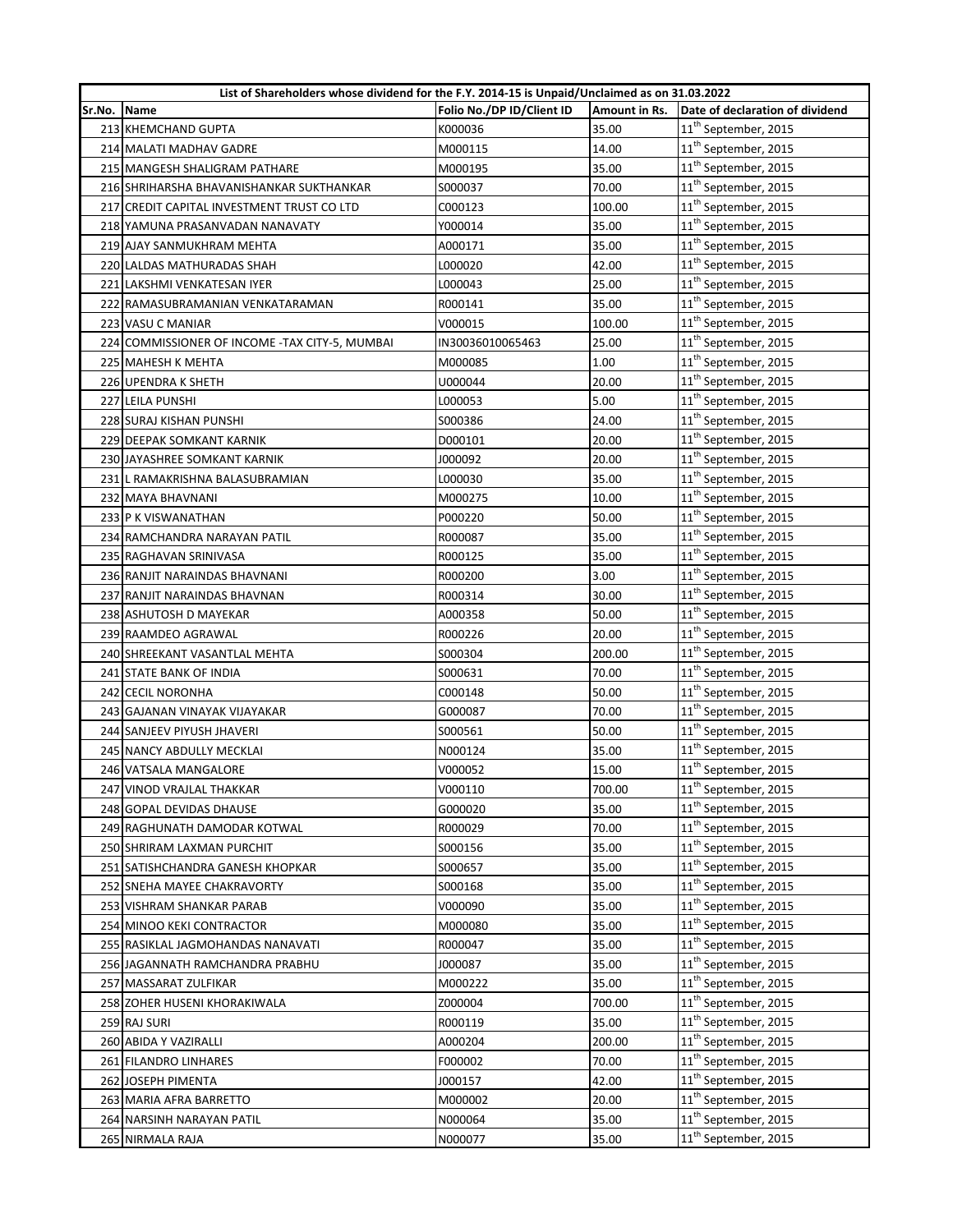|        | List of Shareholders whose dividend for the F.Y. 2014-15 is Unpaid/Unclaimed as on 31.03.2022 |                           |               |                                  |
|--------|-----------------------------------------------------------------------------------------------|---------------------------|---------------|----------------------------------|
| Sr.No. | Name                                                                                          | Folio No./DP ID/Client ID | Amount in Rs. | Date of declaration of dividend  |
|        | 266 PHYLLIS LINHARES                                                                          | P000082                   | 112.00        | 11 <sup>th</sup> September, 2015 |
|        | 267 UMAKANT WAMAN NAIK                                                                        | U000028                   | 35.00         | 11 <sup>th</sup> September, 2015 |
|        | 268 BAL CHAND SINGHI                                                                          | B000145                   | 16.00         | 11 <sup>th</sup> September, 2015 |
|        | 269 KALINDI SHARAD MAHATEKAR                                                                  | K000151                   | 40.00         | 11 <sup>th</sup> September, 2015 |
|        | 270 ARUN NAGINDAS SHAH                                                                        | A000112                   | 35.00         | $11^{\text{th}}$ September, 2015 |
|        | 271 NANDLAL VISHINDAS RAJANI                                                                  | N000097                   | 70.00         | 11 <sup>th</sup> September, 2015 |
|        | 272 VISHINDAS JAMNADAS RAJANI                                                                 | V000035                   | 70.00         | $11^{\text{th}}$ September, 2015 |
|        | 273 BELADI PANDURANG KAMATH                                                                   | B000071                   | 35.00         | $11^{\text{th}}$ September, 2015 |
|        | 274 ANIL MUKUND VIJAYAKAR                                                                     | A000100                   | 140.00        | 11 <sup>th</sup> September, 2015 |
|        | 275 BIPINCHANDRA SHANTARAM JOSHI                                                              | B000095                   | 25.00         | 11 <sup>th</sup> September, 2015 |
|        | 276 DINESH RAMA SALIAN                                                                        | D000095                   | 10.00         | 11 <sup>th</sup> September, 2015 |
|        | 277 RAKSHA PRADEEP KOTECHA                                                                    | R000097                   | 140.00        | 11 <sup>th</sup> September, 2015 |
|        | 278 SHRIRAM SAKHARAM ATHALYE                                                                  | S000261                   | 14.00         | 11 <sup>th</sup> September, 2015 |
|        | 279 JOSEPH JOHN FERNANDES                                                                     | J000048                   | 35.00         | 11 <sup>th</sup> September, 2015 |
|        | 280 DEVIPRAKASH PARASHURAM THAKAR                                                             | D000083                   | 14.00         | $11^{\text{th}}$ September, 2015 |
|        | 281 GORDHANDAS SARDA                                                                          | G000075                   | 140.00        | 11 <sup>th</sup> September, 2015 |
|        | 282 IGNATIUS GOMES                                                                            | 1000005                   | 35.00         | 11 <sup>th</sup> September, 2015 |
|        | 283 MOHANLAL TULSIDAS BHATIA                                                                  | M000208                   | 70.00         | 11 <sup>th</sup> September, 2015 |
|        | 284 RAGHU CHINNU MENDON                                                                       | R000022                   | 4.00          | 11 <sup>th</sup> September, 2015 |
|        | 285 SIMPLICIO ALMEIDA                                                                         | S000007                   | 35.00         | 11 <sup>th</sup> September, 2015 |
|        | 286 SURESH MANJI THAKKAR                                                                      | S000648                   | 50.00         | 11 <sup>th</sup> September, 2015 |
|        | 287 INDIRA VASANT KELKAR                                                                      | 1000019                   | 35.00         | 11 <sup>th</sup> September, 2015 |
|        | 288 SUMANT VAMAN KAMAT                                                                        | S000303                   | 10.00         | 11 <sup>th</sup> September, 2015 |
|        | 289 JITENDRA A SHAH                                                                           | J000168                   | 1.00          | 11 <sup>th</sup> September, 2015 |
|        | 290 J A SHAH                                                                                  | J000169                   | 1.00          | $11^{\text{th}}$ September, 2015 |
|        | 291 JITENDRA A SHAH                                                                           | J000170                   | 1.00          | 11 <sup>th</sup> September, 2015 |
|        | 292 J A SHAH                                                                                  | J000171                   | 1.00          | 11 <sup>th</sup> September, 2015 |
|        | 293 J A SHAH                                                                                  | J000172                   | 1.00          | $11^{\text{th}}$ September, 2015 |
|        | 294 JITENDRA A SHAH                                                                           | J000173                   | 1.00          | 11 <sup>th</sup> September, 2015 |
|        | 295 NAVIN BABULAL TANNA                                                                       | N000133                   | 50.00         | 11 <sup>th</sup> September, 2015 |
|        | 296 SURESH DATTATRAYA KULKARNI                                                                | S000071                   | 35.00         | 11 <sup>th</sup> September, 2015 |
|        | 297 GAIN CHAND GUPTA                                                                          | G000011                   | 35.00         | $11^{\text{th}}$ September, 2015 |
|        | 298 GANPAT SOMNATH DAVE                                                                       | G000080                   | 10.00         | 11 <sup>th</sup> September, 2015 |
|        | 299 LAXMAN DNYANDEO SAWANT                                                                    | L000005                   | 70.00         | 11 <sup>th</sup> September, 2015 |
|        | 300 JAVERILAL JUTHABHAI PARMAR                                                                | J000050                   | 35.00         | 11 <sup>th</sup> September, 2015 |
|        | 301 MINAXI JAYENDRA MEHTA                                                                     | M000074                   | 70.00         | 11 <sup>th</sup> September, 2015 |
|        | 302 PRAKASH THAKORBHAI MODI                                                                   | P000168                   | 25.00         | 11 <sup>th</sup> September, 2015 |
|        | 303 PANKAJ DEVI TIBREWALA                                                                     | P000251                   | 10.00         | 11 <sup>th</sup> September, 2015 |
|        | 304 THAKORBHAI JIWANDAS MODI                                                                  | T000008                   | 10.00         | 11 <sup>th</sup> September, 2015 |
|        | 305 NARESH SITARAM MAJGAOMKAR                                                                 | N000085                   | 35.00         | $11^{\text{th}}$ September, 2015 |
|        | 306 HARISH MANUBHAI MEHTA                                                                     | H000040                   | 35.00         | $11^{\text{th}}$ September, 2015 |
|        | 307 MOTIBEN SUNDERLAL PATEL                                                                   | M000283                   | 50.00         | 11 <sup>th</sup> September, 2015 |
|        | 308 JOHN CRASTA                                                                               | J000013                   | 35.00         | 11 <sup>th</sup> September, 2015 |
|        | 309 DHANJAY CHHAGANLAL KOTHARI                                                                | D000146                   | 70.00         | 11 <sup>th</sup> September, 2015 |
|        | 310 JAYVANT MANILAL SHAH                                                                      | J000105                   | 70.00         | 11 <sup>th</sup> September, 2015 |
|        | 311 AUGUSTO JOAQUIM PEREIRA                                                                   | A000053                   | 35.00         | 11 <sup>th</sup> September, 2015 |
|        | 312 ALKA JAIN                                                                                 | A000356                   | 300.00        | $11^{\text{th}}$ September, 2015 |
|        | 313 PRITAM KAUR ANAND                                                                         | P000186                   | 50.00         | 11 <sup>th</sup> September, 2015 |
|        | 314 MANSUKHLAL SHIVJI NANDU                                                                   | M000193                   | 70.00         | 11 <sup>th</sup> September, 2015 |
|        | 315 RAJU MUDDANNA SHETTY                                                                      | R000074                   | 35.00         | 11 <sup>th</sup> September, 2015 |
|        | 316 SHAKUNTALA SITARAM SHENOLIKAR                                                             | S000284                   | 35.00         | 11 <sup>th</sup> September, 2015 |
|        | 317 YERMAL RAMAKRISHNA SHENOY                                                                 | Y000007                   | 35.00         | 11 <sup>th</sup> September, 2015 |
|        | 318 MEHTA BHARATKUMAR ODHAVJI                                                                 | M000018                   | 35.00         | 11 <sup>th</sup> September, 2015 |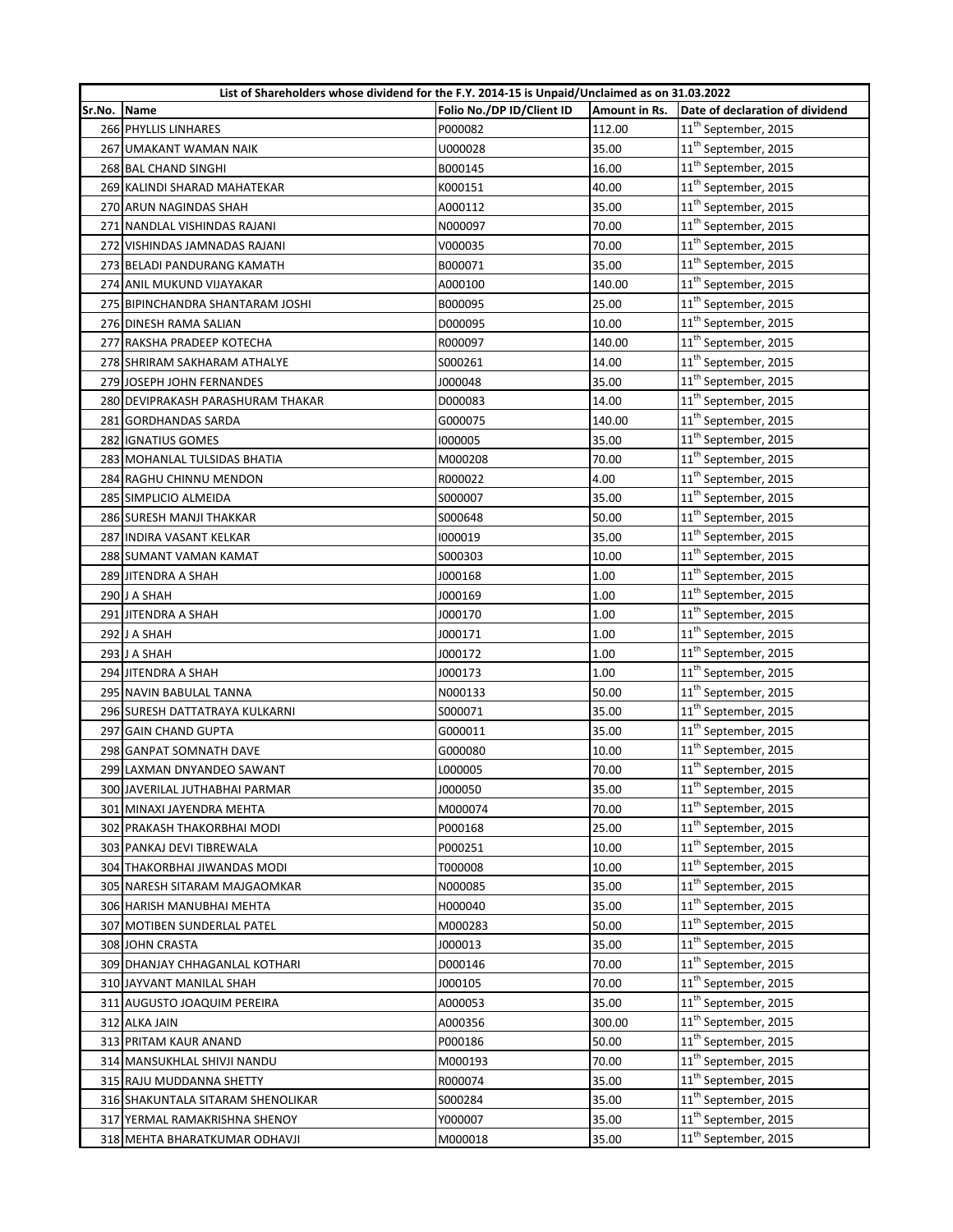|             | List of Shareholders whose dividend for the F.Y. 2014-15 is Unpaid/Unclaimed as on 31.03.2022 |                           |               |                                  |
|-------------|-----------------------------------------------------------------------------------------------|---------------------------|---------------|----------------------------------|
| Sr.No. Name |                                                                                               | Folio No./DP ID/Client ID | Amount in Rs. | Date of declaration of dividend  |
|             | 319 VITTAL VENKATESH                                                                          | V000092                   | 35.00         | 11 <sup>th</sup> September, 2015 |
|             | 320 PADMABEN SHANTILAL JOSHI                                                                  | P000128                   | 35.00         | 11 <sup>th</sup> September, 2015 |
|             | 321 BHOLANATH RAMKRISHNA ARTE                                                                 | B000078                   | 35.00         | 11 <sup>th</sup> September, 2015 |
|             | 322 SHRINIVAS LAXMAN KULKARNI                                                                 | S000153                   | 84.00         | $11^{\text{th}}$ September, 2015 |
|             | 323 VELJI LADHABHAI MARU                                                                      | V000048                   | 35.00         | 11 <sup>th</sup> September, 2015 |
|             | 324 SWAPNA M OAK                                                                              | S000711                   | 5.00          | 11 <sup>th</sup> September, 2015 |
|             | 325 MADHUSUDAN SHRIDHAR WAKANKAR                                                              | M000205                   | 10.00         | $11^{\text{th}}$ September, 2015 |
|             | 326 PRAMILA MADHUSUDAN WAKANKAR                                                               | P000266                   | 25.00         | 11 <sup>th</sup> September, 2015 |
|             | 327 KHAN REHANA ATEEQ                                                                         | 0050694                   | 100.00        | 11 <sup>th</sup> September, 2015 |
|             | 328 RASHVENDNA NARAYAN KAMATH                                                                 | 0050027                   | 35.00         | 11 <sup>th</sup> September, 2015 |
|             | 329 JACOB LEWIS                                                                               | J000057                   | 35.00         | 11 <sup>th</sup> September, 2015 |
|             | 330 SHANTABAI YASHWANT ANGLE                                                                  | S000327                   | 40.00         | 11 <sup>th</sup> September, 2015 |
|             | 331 RAMNATH PANDURANG KUNDAIKAR                                                               | R000096                   | 47.00         | 11 <sup>th</sup> September, 2015 |
|             | 332 BISHWANATH CHATTERJEE                                                                     | B000015                   | 35.00         | 11 <sup>th</sup> September, 2015 |
|             | 333 LOUIS MACEDO                                                                              | L000064                   | 84.00         | 11 <sup>th</sup> September, 2015 |
|             | 334 ASHOK BHIMRAO KULKARNI                                                                    | A000015                   | 35.00         | 11 <sup>th</sup> September, 2015 |
|             | 335 SUDHA ACHYUT NAGARKAR                                                                     | S000014                   | 35.00         | $11^{\text{th}}$ September, 2015 |
|             | 336 VASANTI VASANT CHITALE                                                                    | V000099                   | 112.00        | 11 <sup>th</sup> September, 2015 |
|             | 337 SHALINI SADASHIV GUPTE                                                                    | S000271                   | 35.00         | 11 <sup>th</sup> September, 2015 |
|             | 338 ANANT DAMODAR MAHALE                                                                      | 0050562                   | 119.00        | 11 <sup>th</sup> September, 2015 |
|             | 339 ANIL BHIMRAO MOGALGIDDIKAR                                                                | A000017                   | 35.00         | 11 <sup>th</sup> September, 2015 |
|             | 340 SUMATI DEVIDAS NENE                                                                       | S000741                   | 35.00         | 11 <sup>th</sup> September, 2015 |
|             | 341 PADMINI VASUDEVA HOLLA                                                                    | P000222                   | 50.00         | 11 <sup>th</sup> September, 2015 |
|             | 342 TILOKCHAND HARAKCHAND BEDMUTHA                                                            | T000006                   | 47.00         | 11 <sup>th</sup> September, 2015 |
|             | 343 ASHOK MALAJI SHAH                                                                         | 1201330000804987          | 56.00         | 11 <sup>th</sup> September, 2015 |
|             | 344 VENKATRAO MANIKRAO GHORPADE                                                               | IN30051313058164          | 20.00         | 11 <sup>th</sup> September, 2015 |
|             | 345 SHANTINATH BAHUBALI UPADHYE                                                               | S000041                   | 20.00         | 11 <sup>th</sup> September, 2015 |
|             | 346 ADIVENDRA JIVAJI KULKARNI                                                                 | A000052                   | 35.00         | 11 <sup>th</sup> September, 2015 |
|             | 347 MHAPANKAR PRATAP RAGHUNATH                                                                | M000153                   | 2.00          | 11 <sup>th</sup> September, 2015 |
|             | 348 NARAYAN PANDURANG KOLHATKAR                                                               | N000071                   | 3.00          | 11 <sup>th</sup> September, 2015 |
|             | 349 RAVINDRA MANHAR MOHON                                                                     | R000070                   | 1.00          | 11 <sup>th</sup> September, 2015 |
|             | 350 SUGNOMAL GANGARAM NIHALANI                                                                | S000738                   | 50.00         | $11^{\text{th}}$ September, 2015 |
|             | 351 GOPALDAS JAMNADAS VED                                                                     | G000036                   | 35.00         | 11 <sup>th</sup> September, 2015 |
|             | 352 MEENA ASHOK LUNKAD                                                                        | M000297                   | 100.00        | 11 <sup>th</sup> September, 2015 |
|             | 353 SHRIKRISHNA BANSIDHAR JAGDHANE                                                            | IN30154915834053          | 25.00         | 11 <sup>th</sup> September, 2015 |
|             | 354 K S RUPAREL                                                                               | K000157                   | 70.00         | 11 <sup>th</sup> September, 2015 |
|             | 355 ANANT PURUSHOTTAMRAO PANDE                                                                | A000120                   | 35.00         | 11 <sup>th</sup> September, 2015 |
|             | 356 ARUNA KULKARNI                                                                            | A000287                   | 50.00         | 11 <sup>th</sup> September, 2015 |
|             | 357 SUNILKUMAR MAHENDRA AGRAWAL                                                               | IN30133018110810          | 25.00         | 11 <sup>th</sup> September, 2015 |
|             | 358 GIRISH THAKAR                                                                             | G000084                   | 70.00         | 11 <sup>th</sup> September, 2015 |
|             | 359 PRABHAKAR BHALCHANDRA JOSHI                                                               | P000016                   | 35.00         | 11 <sup>th</sup> September, 2015 |
|             | 360 KAVERI BAJAJ                                                                              | K000221                   | 70.00         | 11 <sup>th</sup> September, 2015 |
|             | 361 REKHA UKEY                                                                                | IN30226910976558          | 25.00         | 11 <sup>th</sup> September, 2015 |
|             | 362 SUSHILA DEVI ARORA                                                                        | S000065                   | 70.00         | 11 <sup>th</sup> September, 2015 |
|             | 363 JAYESH KUMAR PANDYA                                                                       | J000248                   | 100.00        | 11 <sup>th</sup> September, 2015 |
|             | 364 CHANDUBHAI PATEL                                                                          | C000040                   | 140.00        | 11 <sup>th</sup> September, 2015 |
|             | 365 MUNISH RAI                                                                                | M000381                   | 50.00         | 11 <sup>th</sup> September, 2015 |
|             | 366 ANKIT TOTLA                                                                               | 1203070000262813          | 55.00         | 11 <sup>th</sup> September, 2015 |
|             | 367 ADDU PANDARI NATH                                                                         | A000119                   | 10.00         | 11 <sup>th</sup> September, 2015 |
|             | 368 AIME RUSI DAVER                                                                           | A000129                   | 47.00         | 11 <sup>th</sup> September, 2015 |
|             | 369 SAMIR KUMAR GOSWAMI                                                                       | S000734                   | 1.00          | 11 <sup>th</sup> September, 2015 |
|             | 370 D B UMA DEVI                                                                              | D000254                   | 35.00         | 11 <sup>th</sup> September, 2015 |
|             | 371 LAKSHMINARAYAN DANDOTIA                                                                   | L000004                   | 14.00         | 11 <sup>th</sup> September, 2015 |
|             |                                                                                               |                           |               |                                  |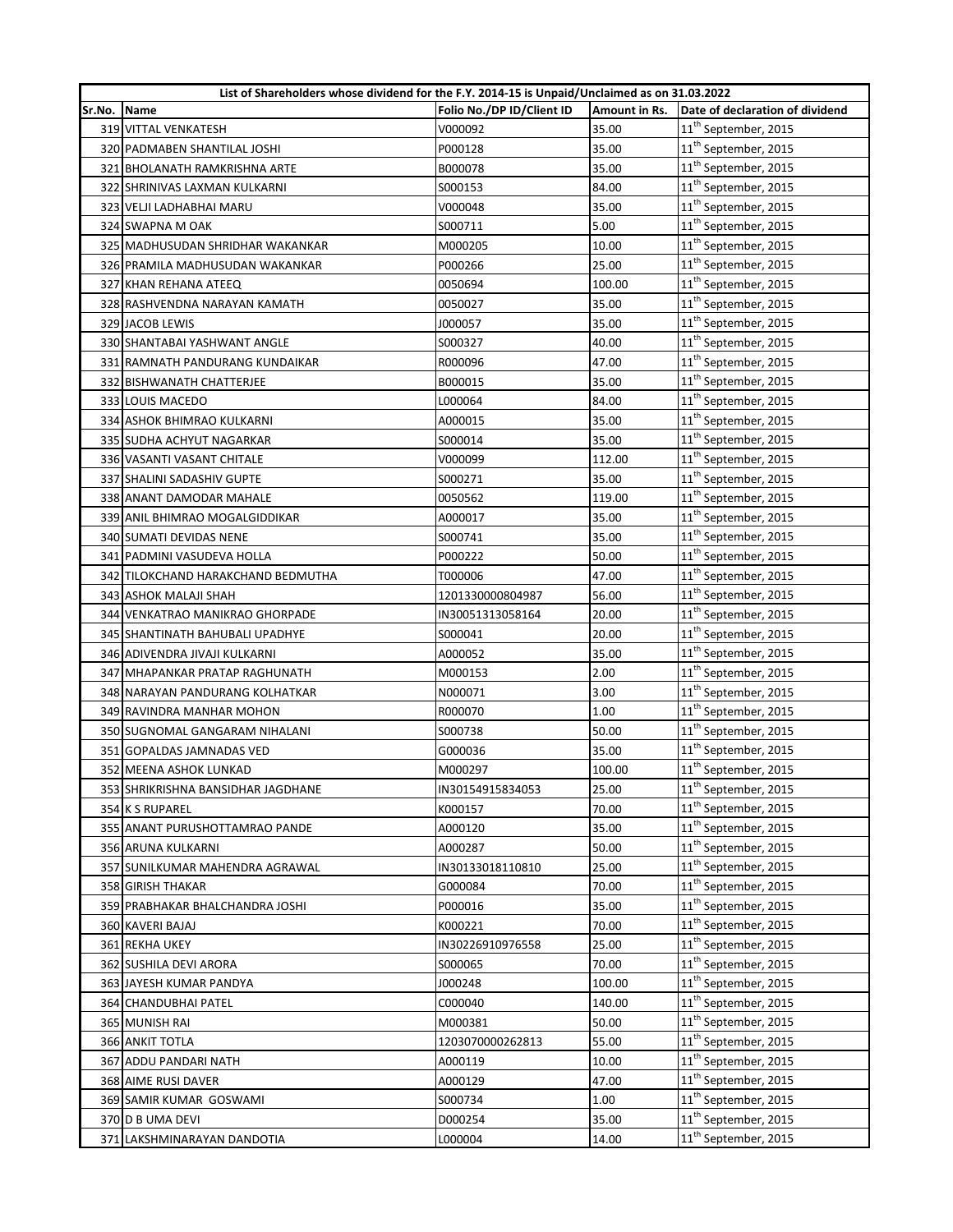|        | List of Shareholders whose dividend for the F.Y. 2014-15 is Unpaid/Unclaimed as on 31.03.2022 |                           |               |                                  |
|--------|-----------------------------------------------------------------------------------------------|---------------------------|---------------|----------------------------------|
| Sr.No. | Name                                                                                          | Folio No./DP ID/Client ID | Amount in Rs. | Date of declaration of dividend  |
|        | 372 PICHUIYER NATARAJAN                                                                       | P000098                   | 35.00         | 11 <sup>th</sup> September, 2015 |
|        | 373 DODLA ANUPA REDDY                                                                         | D000006                   | 20.00         | 11 <sup>th</sup> September, 2015 |
|        | 374 DODLA RADHAKRISHNA REDDY                                                                  | D000093                   | 140.00        | 11 <sup>th</sup> September, 2015 |
|        | 375 SABA HUSSAIN                                                                              | S000097                   | 98.00         | 11 <sup>th</sup> September, 2015 |
|        | 376 A V RAVANAMMA                                                                             | A000153                   | 82.00         | 11 <sup>th</sup> September, 2015 |
|        | 377 PUTCHA VENKATA SUBBA RAO                                                                  | P000146                   | 10.00         | $11^{\text{th}}$ September, 2015 |
|        | 378 SHAIK PACHA                                                                               | S000203                   | 35.00         | 11 <sup>th</sup> September, 2015 |
|        | 379 AMBUJAMMAL K                                                                              | A000190                   | 112.00        | 11 <sup>th</sup> September, 2015 |
|        | 380 TADAKAMALLA LAKSHMI KANTHA ROW                                                            | T000018                   | 70.00         | $11^{\text{th}}$ September, 2015 |
|        | 381 BARBARA FARIA                                                                             | B000029                   | 25.00         | 11 <sup>th</sup> September, 2015 |
|        | 382 K M VASANTI                                                                               | K000269                   | 10.00         | 11 <sup>th</sup> September, 2015 |
|        | 383 P JANAKIRAM                                                                               | P000055                   | 47.00         | 11 <sup>th</sup> September, 2015 |
|        | 384 C NAGARATNAMMA                                                                            | C000101                   | 35.00         | 11 <sup>th</sup> September, 2015 |
|        | 385 PERI VENKATANARASIMHASARMA                                                                | P000140                   | 35.00         | 11 <sup>th</sup> September, 2015 |
|        | 386 PERI VENKATA NARASIMHA SARMA                                                              | P000141                   | 35.00         | $11^{\text{th}}$ September, 2015 |
|        | 387 PUTCHA SUGUNAMANI                                                                         | P000283                   | 25.00         | $11^{\text{th}}$ September, 2015 |
|        | 388 V A RAO                                                                                   | V000005                   | 35.00         | 11 <sup>th</sup> September, 2015 |
|        | 389 PULIPATI NAGA MALLESWARA RAO                                                              | IN30232410045638          | 1.00          | $11^{\text{th}}$ September, 2015 |
|        | 390 K. KESAVAKUMARA REDDY                                                                     | IN30023911764996          | 10.00         | 11 <sup>th</sup> September, 2015 |
|        | 391 DEVULAPALLI SANYASI PRASAD                                                                | D000105                   | 50.00         | 11 <sup>th</sup> September, 2015 |
|        | 392 KRUTTIVENTI PERRAJU                                                                       | K000094                   | 70.00         | 11 <sup>th</sup> September, 2015 |
|        | 393 KRUTTIVENTI VARA LAKSHMI                                                                  | K000181                   | 140.00        | 11 <sup>th</sup> September, 2015 |
|        | 394 SATHYAVOLU BHASKARA RAO                                                                   | S000035                   | 35.00         | $11^{\text{th}}$ September, 2015 |
|        | 395 MAHALAUSHMI GADDE                                                                         | M000330                   | 19.00         | 11 <sup>th</sup> September, 2015 |
|        | 396 BEZWADA SREENIVASA RAO                                                                    | B000107                   | 35.00         | 11 <sup>th</sup> September, 2015 |
|        | 397 SATYAVELU LAKSHMIPATHI                                                                    | S000150                   | 56.00         | 11 <sup>th</sup> September, 2015 |
|        | 398 NAGA RAMESWARA RAO KUSUMANCHI                                                             | IN30102220035303          | 50.00         | 11 <sup>th</sup> September, 2015 |
|        | 399 JACOB VERGHESE                                                                            | J000109                   | 96.00         | 11 <sup>th</sup> September, 2015 |
|        | 400 K V KRISHNAN                                                                              | K000180                   | 69.00         | 11 <sup>th</sup> September, 2015 |
|        | 401 DEVENDRA MEHTA                                                                            | 0050392                   | 2.00          | 11 <sup>th</sup> September, 2015 |
|        | 402 BASRUR VENKATESH BHANDARY                                                                 | B000111                   | 84.00         | 11 <sup>th</sup> September, 2015 |
|        | 403 HULIKAL BASAPPA RANGAPPA                                                                  | H000004                   | 7.00          | 11 <sup>th</sup> September, 2015 |
|        | 404 J DEVAKI                                                                                  | J000021                   | 1.00          | 11 <sup>th</sup> September, 2015 |
|        | 405 M R SANJIVA MURTHY                                                                        | M000164                   | 1.00          | 11 <sup>th</sup> September, 2015 |
|        | 406 M S GITA DEVI                                                                             | M000183                   | 1.00          | 11 <sup>th</sup> September, 2015 |
|        | 407 N K SRINIVAS                                                                              | N000050                   | 1.00          | 11 <sup>th</sup> September, 2015 |
|        | 408 HOSAGRAHAR RAMANNA SURESH                                                                 | H000063                   | 70.00         | 11 <sup>th</sup> September, 2015 |
|        | 409 M G RAJAN                                                                                 | M000058                   | 1.00          | 11 <sup>th</sup> September, 2015 |
|        | 410 B S KANAKA LAKSHMAMMA                                                                     | B000101                   | 1.00          | 11 <sup>th</sup> September, 2015 |
|        | 411 B S RAJENDRA                                                                              | B000106                   | 1.00          | 11 <sup>th</sup> September, 2015 |
|        | 412 B S SHOBHA RANI                                                                           | B000108                   | 1.00          | 11 <sup>th</sup> September, 2015 |
|        | 413 B A VATHSALA                                                                              | B000119                   | 2.00          | $11^{\text{th}}$ September, 2015 |
|        | 414 B S ANANDA                                                                                | B000121                   | 4.00          | 11 <sup>th</sup> September, 2015 |
|        | 415 C S SUNDRAMMA                                                                             | C000103                   | 2.00          | 11 <sup>th</sup> September, 2015 |
|        | 416 K J SWARNA LATHA                                                                          | K000058                   | 1.00          | 11 <sup>th</sup> September, 2015 |
|        | 417 K V JAYACHANDRA                                                                           | K000179                   | 1.00          | 11 <sup>th</sup> September, 2015 |
|        | 418 M S MANJUNATH                                                                             | M000192                   | 7.00          | 11 <sup>th</sup> September, 2015 |
|        | 419 O V SRINIVASA BABU                                                                        | 0000011                   | 5.00          | 11 <sup>th</sup> September, 2015 |
|        | 420 P GANGARAJU                                                                               | P000043                   | 1.00          | 11 <sup>th</sup> September, 2015 |
|        | 421 SHANTHA                                                                                   | S000376                   | 5.00          | 11 <sup>th</sup> September, 2015 |
|        | 422 CLARENCE IRWIN PEREIRA                                                                    | C000021                   | 35.00         | 11 <sup>th</sup> September, 2015 |
|        | 423 K JANARDHANAN                                                                             | K000055                   | 1.00          | 11 <sup>th</sup> September, 2015 |
|        | 424 S ALPHONSO                                                                                | S000006                   | 1.00          | 11 <sup>th</sup> September, 2015 |
|        |                                                                                               |                           |               |                                  |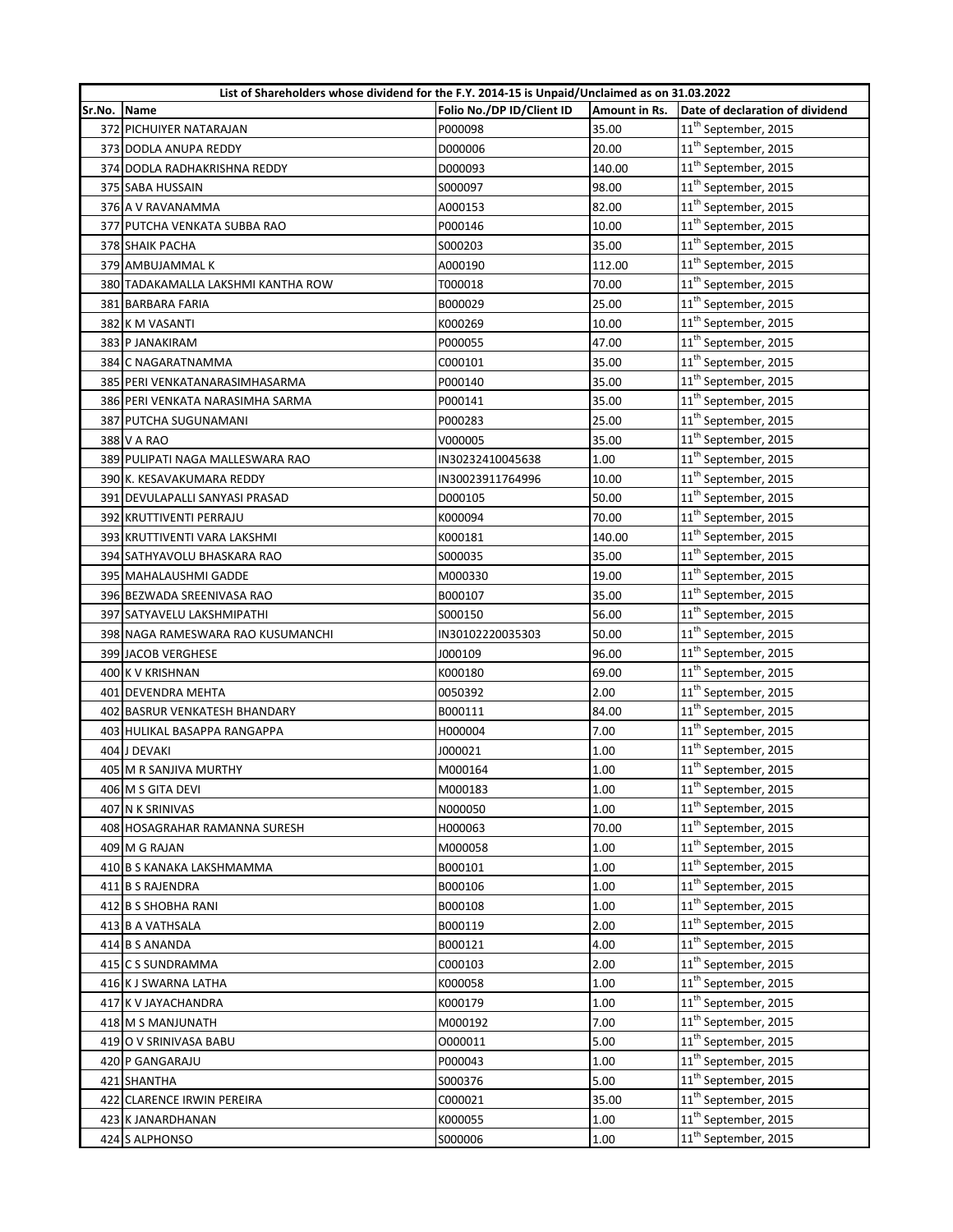|        | List of Shareholders whose dividend for the F.Y. 2014-15 is Unpaid/Unclaimed as on 31.03.2022 |                           |               |                                  |
|--------|-----------------------------------------------------------------------------------------------|---------------------------|---------------|----------------------------------|
| Sr.No. | Name                                                                                          | Folio No./DP ID/Client ID | Amount in Rs. | Date of declaration of dividend  |
|        | 425 K BALAKRISHNA                                                                             | K000011                   | 7.00          | 11 <sup>th</sup> September, 2015 |
|        | 426 SWAMINATH RAJA                                                                            | S000223                   | 35.00         | 11 <sup>th</sup> September, 2015 |
|        | 427 K S AMRUTHAMMA                                                                            | K000140                   | 1.00          | 11 <sup>th</sup> September, 2015 |
|        | 428 N A KRISHNA SETTY                                                                         | N000005                   | 2.00          | 11 <sup>th</sup> September, 2015 |
|        | 429 N K NAGARAJ                                                                               | N000046                   | 1.00          | $11^{\text{th}}$ September, 2015 |
|        | 430 N VIJAYA NAGARAJ                                                                          | N000095                   | 1.00          | 11 <sup>th</sup> September, 2015 |
|        | 431 SHANTI LAL KOTHARI                                                                        | S000152                   | 7.00          | $11^{\text{th}}$ September, 2015 |
|        | 432 D S CHANDRA KANTHAMMA                                                                     | D000099                   | 1.00          | 11 <sup>th</sup> September, 2015 |
|        | 433 T RAMASWAMY IYENGAR                                                                       | T000029                   | 7.00          | 11 <sup>th</sup> September, 2015 |
|        | 434 N SHAMANNA REDDY                                                                          | N000087                   | 1.00          | 11 <sup>th</sup> September, 2015 |
|        | 435 D R MADHU MATHI                                                                           | D000089                   | 1.00          | 11 <sup>th</sup> September, 2015 |
|        | 436 S K GURU PRASAD                                                                           | S000119                   | 1.00          | 11 <sup>th</sup> September, 2015 |
|        | 437 SWARNA LATHA BRAMADEVIAH                                                                  | 0050664                   | 4.00          | 11 <sup>th</sup> September, 2015 |
|        | 438 A S GOWRI                                                                                 | A000142                   | 1.00          | $11^{\text{th}}$ September, 2015 |
|        | 439 CHIKKANNAIAH HANUMANTHA RAO                                                               | C000018                   | 35.00         | 11 <sup>th</sup> September, 2015 |
|        | 440 CHENJI PADMANABHARAO KRISHNA MURTHY                                                       | C000042                   | 10.00         | $11^{\text{th}}$ September, 2015 |
|        | 441 J S MANJANATH                                                                             | 000093                    | 1.00          | 11 <sup>th</sup> September, 2015 |
|        | 442 L KRISHNA MOORTHY RAO                                                                     | L000016                   | 1.00          | 11 <sup>th</sup> September, 2015 |
|        | 443 L NAGARAJ                                                                                 | L000021                   | 1.00          | 11 <sup>th</sup> September, 2015 |
|        | 444 NAGARTHNA                                                                                 | N000001                   | 1.00          | 11 <sup>th</sup> September, 2015 |
|        | 445 SUSHEELA MANJUNATH                                                                        | S000164                   | 2.00          | 11 <sup>th</sup> September, 2015 |
|        | 446 VIJAYA MURALI                                                                             | V000123                   | 5.00          | 11 <sup>th</sup> September, 2015 |
|        | 447 M S LALITHAMMA                                                                            | M000191                   | 60.00         | 11 <sup>th</sup> September, 2015 |
|        | 448 SMITA DHARAMSHI                                                                           | S000524                   | 10.00         | 11 <sup>th</sup> September, 2015 |
|        | 449 SATHYANARAYANA GUPTA                                                                      | \$000086                  | 7.00          | $11^{\text{th}}$ September, 2015 |
|        | 450 ARVIND C AJMERA                                                                           | A000022                   | 56.00         | 11 <sup>th</sup> September, 2015 |
|        | 451 HEMCHANDAR VENKATARAMAN                                                                   | H000071                   | 70.00         | 11 <sup>th</sup> September, 2015 |
|        | 452 PALYAM GOPAL RAO SHANKAR                                                                  | P000289                   | 7.00          | $11^{\text{th}}$ September, 2015 |
|        | 453 RADHA N REDDY                                                                             | R000089                   | 7.00          | 11 <sup>th</sup> September, 2015 |
|        | 454 SREENIVASA MOORTHY ANJANA                                                                 | S000166                   | 7.00          | $11^{\text{th}}$ September, 2015 |
|        | 455 C V RAMESHA CHANDRA                                                                       | C000069                   | 9.00          | 11 <sup>th</sup> September, 2015 |
|        | 456 BHASKAR ADIGA                                                                             | B000143                   | 4.00          | 11 <sup>th</sup> September, 2015 |
|        | 457 K A NEELAKANTAN                                                                           | K000008                   | 35.00         | 11 <sup>th</sup> September, 2015 |
|        | 458 R MUTHUSWAMY                                                                              | R000062                   | 1.00          | 11 <sup>th</sup> September, 2015 |
|        | 459 CHAKRAPANI MENON                                                                          | C000117                   | 24.00         | 11 <sup>th</sup> September, 2015 |
|        | 460 KUNTHANAZHI RAMACHANDRAN                                                                  | K000111                   | 70.00         | 11 <sup>th</sup> September, 2015 |
|        | 461 MANIKETH CHAKRAPANI MENON                                                                 | M000350                   | 23.00         | 11 <sup>th</sup> September, 2015 |
|        | 462 S VIJAYAKUMAR                                                                             | S000296                   | 1.00          | 11 <sup>th</sup> September, 2015 |
|        | 463 H G PHANI RAJ                                                                             | H000021                   | 5.00          | 11 <sup>th</sup> September, 2015 |
|        | 464 H P PAAVANASHREE                                                                          | H000159                   | 2.00          | 11 <sup>th</sup> September, 2015 |
|        | 465 R MEERA                                                                                   | R000059                   | 63.00         | $11^{\text{th}}$ September, 2015 |
|        | 466 VINOD BHALCHANDRA DIVEKAR                                                                 | V000008                   | 168.00        | 11 <sup>th</sup> September, 2015 |
|        | 467 A M V LAKSHMI                                                                             | A000101                   | 7.00          | 11 <sup>th</sup> September, 2015 |
|        | 468 B M CHOWDA REDDY                                                                          | IN30135620083682          | 10.00         | 11 <sup>th</sup> September, 2015 |
|        | 469 R CHANDRA SEKARAN                                                                         | R000023                   | 35.00         | 11 <sup>th</sup> September, 2015 |
|        | 470 K P DAYALAN                                                                               | K000102                   | 1.00          | 11 <sup>th</sup> September, 2015 |
|        | 471 ADOLPHUS ALBERT                                                                           | A000003                   | 35.00         | 11 <sup>th</sup> September, 2015 |
|        | 472 KARAMUKKIL PISHARATH KRISHNA PISHARODY                                                    | K000103                   | 35.00         | 11 <sup>th</sup> September, 2015 |
|        | 473 KUPPUSWAMY DORAISWAMY                                                                     | K000023                   | 1.00          | 11 <sup>th</sup> September, 2015 |
|        | 474 VIJAYA D BHAT                                                                             | V000155                   | 10.00         | 11 <sup>th</sup> September, 2015 |
|        | 475 K R SANJEEVA SETTY                                                                        | K000128                   | 7.00          | 11 <sup>th</sup> September, 2015 |
|        | 476 K R SANJEEVA SETTY                                                                        | K000129                   | 1.00          | 11 <sup>th</sup> September, 2015 |
|        | 477 K R SANJEEVA SETTY                                                                        | K000130                   | 7.00          | 11 <sup>th</sup> September, 2015 |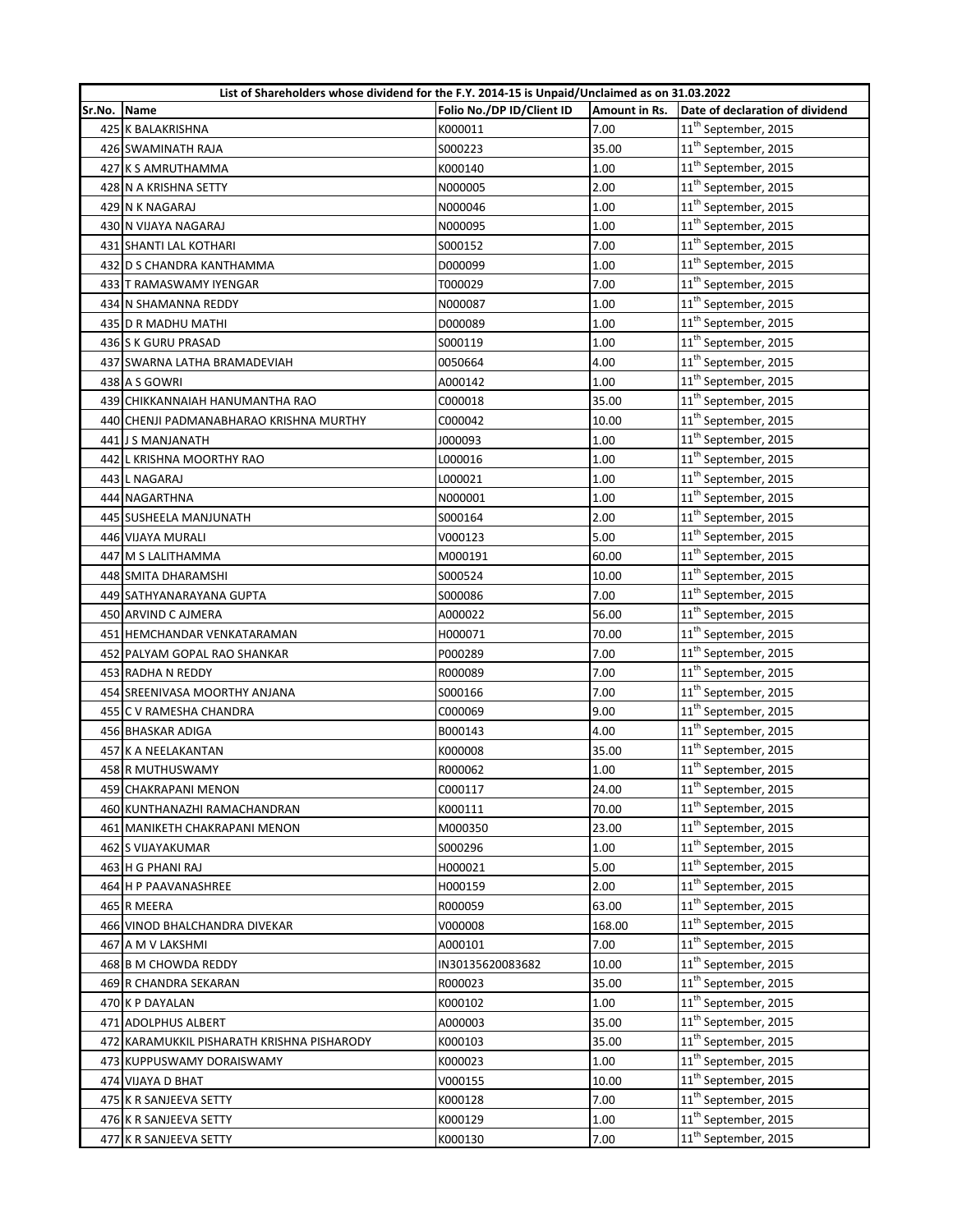|        | List of Shareholders whose dividend for the F.Y. 2014-15 is Unpaid/Unclaimed as on 31.03.2022 |                           |               |                                  |
|--------|-----------------------------------------------------------------------------------------------|---------------------------|---------------|----------------------------------|
| Sr.No. | Name                                                                                          | Folio No./DP ID/Client ID | Amount in Rs. | Date of declaration of dividend  |
|        | 478 PUSHPAT KOTHARI                                                                           | P000211                   | 10.00         | 11 <sup>th</sup> September, 2015 |
|        | 479 R MOHANLAL                                                                                | R000271                   | 9.00          | 11 <sup>th</sup> September, 2015 |
|        | 480 T S ANIL KUMAR                                                                            | T000035                   | 7.00          | 11 <sup>th</sup> September, 2015 |
|        | 481 A DASS                                                                                    | A000031                   | 1.00          | 11 <sup>th</sup> September, 2015 |
|        | 482 KANTHAMANI GOPALAN                                                                        | K000240                   | 10.00         | 11 <sup>th</sup> September, 2015 |
|        | 483 L G CHANDRASEKHAR                                                                         | L000052                   | 25.00         | 11 <sup>th</sup> September, 2015 |
|        | 484 NARASIMHAN MALAVALLI RAMANUJAIYENGAR                                                      | N000058                   | 35.00         | 11 <sup>th</sup> September, 2015 |
|        | 485 H K CHANDRASEKHARA                                                                        | IN30214810625806          | 14.00         | $11^{\text{th}}$ September, 2015 |
|        | 486 K PUSHPABAI                                                                               | K000098                   | 1.00          | 11 <sup>th</sup> September, 2015 |
|        | 487 L V KRISHNAJI RAO                                                                         | L000042                   | 1.00          | 11 <sup>th</sup> September, 2015 |
|        | 488 B S PRASANNA MURTHY                                                                       | B000105                   | 2.00          | 11 <sup>th</sup> September, 2015 |
|        | 489 K SUBRAMANYA UDUPA                                                                        | K000166                   | 35.00         | $11^{\text{th}}$ September, 2015 |
|        | 490 B SARASWATHY                                                                              | B000088                   | 35.00         | 11 <sup>th</sup> September, 2015 |
|        | 491 N M SAVITHRI                                                                              | N000059                   | 7.00          | 11 <sup>th</sup> September, 2015 |
|        | 492 V RAGHAVENDRACHAR                                                                         | V000075                   | 7.00          | $11^{\text{th}}$ September, 2015 |
|        | 493 MAYUR M HINDUJA                                                                           | M000394                   | 10.00         | $11^{\text{th}}$ September, 2015 |
|        | 494 M SEBASTIAN                                                                               | M000174                   | 1.00          | 11 <sup>th</sup> September, 2015 |
|        | 495 S N KRISHNA MURTHY                                                                        | S000514                   | 7.00          | $11^{\text{th}}$ September, 2015 |
|        | 496 K H SEETHALAKSHMI                                                                         | K000052                   | 7.00          | 11 <sup>th</sup> September, 2015 |
|        | 497 KAMALA SUNDARAM                                                                           | K000135                   | 35.00         | 11 <sup>th</sup> September, 2015 |
|        | 498 P ANANTHA SWAMY                                                                           | P000280                   | 9.00          | 11 <sup>th</sup> September, 2015 |
|        | 499 P ANANTHA SWAMY                                                                           | P000281                   | 2.00          | 11 <sup>th</sup> September, 2015 |
|        | 500 B RATNAKAR                                                                                | B000075                   | 47.00         | 11 <sup>th</sup> September, 2015 |
|        | 501 N HARSHPAL SHAH                                                                           | N001012                   | 25.00         | 11 <sup>th</sup> September, 2015 |
|        | 502 K B RAMACHANDRA RAJ URS                                                                   | K000015                   | 20.00         | 11 <sup>th</sup> September, 2015 |
|        | 503 SHRINIVASA.J.M                                                                            | IN30169610208493          | 20.00         | $11^{\text{th}}$ September, 2015 |
|        | 504 ARCHIE MASCARENHAS                                                                        | A000083                   | 161.00        | 11 <sup>th</sup> September, 2015 |
|        | 505 OSWALD ELLIS HERI                                                                         | 0000002                   | 20.00         | $11^{\text{th}}$ September, 2015 |
|        | 506 PEJAVAR SANJIVA RAO                                                                       | P000132                   | 16.00         | 11 <sup>th</sup> September, 2015 |
|        | 507 ANNAPOORNA A KAMATH                                                                       | IN30113526826278          | 10.00         | 11 <sup>th</sup> September, 2015 |
|        | 508 SUSHRUTH D BELAGUR                                                                        | 0050126                   | 25.00         | 11 <sup>th</sup> September, 2015 |
|        | 509 BELAGUR RANGANATH                                                                         | B000076                   | 10.00         | $11^{\text{th}}$ September, 2015 |
|        | 510 HARIHAR RANGANATHA RAO                                                                    | H000062                   | 18.00         | 11 <sup>th</sup> September, 2015 |
|        | 511 KRISHNA HANMANTRAO BENDIGERI                                                              | K000051                   | 35.00         | 11 <sup>th</sup> September, 2015 |
|        | 512 UMA UMESH NALWAD                                                                          | IN30311610061308          | 5.00          | 11 <sup>th</sup> September, 2015 |
|        | 513 SREENIVASULU PETNIKOTA                                                                    | IN30023911077133          | 50.00         | 11 <sup>th</sup> September, 2015 |
|        | 514 PETNIKOTA SREENIVASULU SETTY                                                              | P000133                   | 20.00         | 11 <sup>th</sup> September, 2015 |
|        | 515 K NARAYAN RAO                                                                             | K000089                   | 10.00         | 11 <sup>th</sup> September, 2015 |
|        | 516 MUPPAYYA NOORANDAYYA HIRAMATH                                                             | M000126                   | 35.00         | 11 <sup>th</sup> September, 2015 |
|        | 517 SUBRAMANI VISWANATHAN                                                                     | S000297                   | 35.00         | 11 <sup>th</sup> September, 2015 |
|        | 518 SUBRAMANI VISWANATHAN                                                                     | S000504                   | 15.00         | 11 <sup>th</sup> September, 2015 |
|        | 519 NAMAKKAL VENKATARAMAN RAMANATHAN                                                          | N000098                   | 14.00         | $11^{\text{th}}$ September, 2015 |
|        | 520 J G KANNAPPAN                                                                             | J000033                   | 35.00         | 11 <sup>th</sup> September, 2015 |
|        | 521 K M SUNDARAM                                                                              | K000080                   | 40.00         | 11 <sup>th</sup> September, 2015 |
|        | 522 M PADMANABHAN                                                                             | M000137                   | 35.00         | 11 <sup>th</sup> September, 2015 |
|        | 523 PERUMAL RAJAN                                                                             | P000117                   | 70.00         | 11 <sup>th</sup> September, 2015 |
|        | 524 RAJAM JAYARAM                                                                             | R000186                   | 70.00         | 11 <sup>th</sup> September, 2015 |
|        | 525 SMALL LOTS SERVICES LIMITED                                                               | S000349                   | 20.00         | 11 <sup>th</sup> September, 2015 |
|        | 526 BHAVANI VENKATRAMANAN                                                                     | B000128                   | 5.00          | 11 <sup>th</sup> September, 2015 |
|        | 527 MARY FRANCES PATRICIA KOUWEN                                                              | M000051                   | 35.00         | 11 <sup>th</sup> September, 2015 |
|        | 528 BALEKUNDUR SRIDHAR ACHARYA                                                                | B000092                   | 35.00         | 11 <sup>th</sup> September, 2015 |
|        | 529 BANDI SURENDER NAIDU                                                                      | B000102                   | 105.00        | 11 <sup>th</sup> September, 2015 |
|        | 530 NALINI SRIDHAR ACHARYA                                                                    | N000082                   | 35.00         | 11 <sup>th</sup> September, 2015 |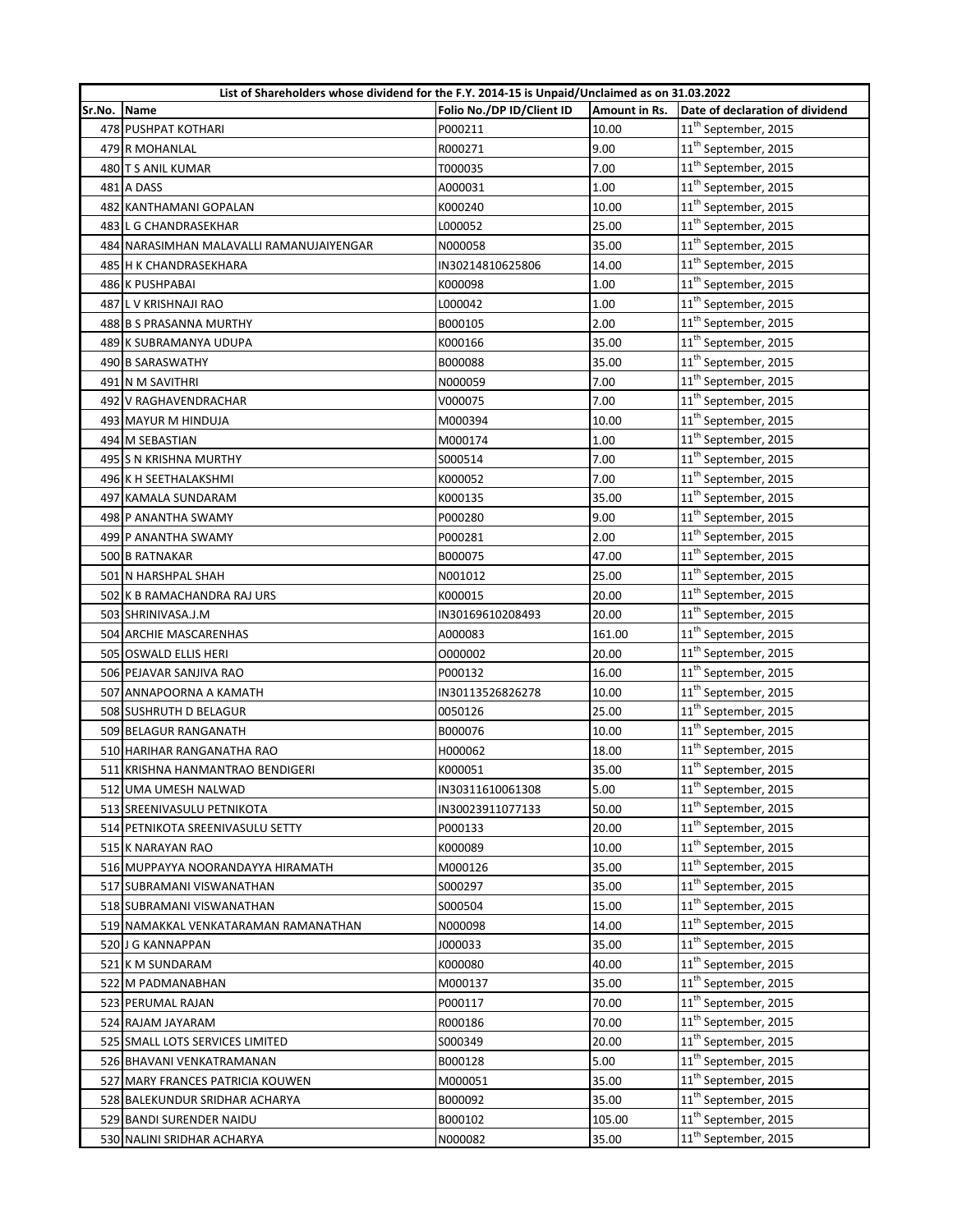|        | List of Shareholders whose dividend for the F.Y. 2014-15 is Unpaid/Unclaimed as on 31.03.2022 |                           |               |                                  |
|--------|-----------------------------------------------------------------------------------------------|---------------------------|---------------|----------------------------------|
| Sr.No. | <b>Name</b>                                                                                   | Folio No./DP ID/Client ID | Amount in Rs. | Date of declaration of dividend  |
|        | 531 PARTHASARATHY VARADARAJAN PULIYUR                                                         | P000142                   | 70.00         | 11 <sup>th</sup> September, 2015 |
|        | 532 NARASIMHA IYENGAR RAMASWAMI                                                               | N000037                   | 35.00         | 11 <sup>th</sup> September, 2015 |
|        | 533 THIRUPATHUR RANGANATHAM RUKMANI                                                           | T000031                   | 35.00         | 11 <sup>th</sup> September, 2015 |
|        | 534 BHUJANGARAO BALAJIRAO                                                                     | B000013                   | 35.00         | 11 <sup>th</sup> September, 2015 |
|        | 535 CHIVAKLA VENKATA SIVARAMA SARMA                                                           | C000020                   | 35.00         | $11^{\text{th}}$ September, 2015 |
|        | 536 VISWANATHAN                                                                               | V000162                   | 20.00         | 11 <sup>th</sup> September, 2015 |
|        | 537 KAVERY VISWANATHAN                                                                        | K000176                   | 15.00         | $11^{\text{th}}$ September, 2015 |
|        | 538 NARAYANASWAMY GOPALAN                                                                     | N000030                   | 70.00         | $11^{\text{th}}$ September, 2015 |
|        | 539 SOUTHERN INDIA DEPOSITORY SERVICES P LTD                                                  | S000522                   | 250.00        | 11 <sup>th</sup> September, 2015 |
|        | 540 VELOO SANKARA PILLAY                                                                      | V000237                   | 70.00         | 11 <sup>th</sup> September, 2015 |
|        | 541 P VENKATA RAO                                                                             | P000143                   | 40.00         | 11 <sup>th</sup> September, 2015 |
|        | 542 VATSALA VIVEKANATHAN                                                                      | V000093                   | 56.00         | 11 <sup>th</sup> September, 2015 |
|        | 543 BOLLAPRAGADA SURYANARAYANAMURTHY                                                          | B000090                   | 35.00         | 11 <sup>th</sup> September, 2015 |
|        | 544 SRINIVASAGOPALAN NARAYANAN                                                                | S000180                   | 70.00         | $11^{\text{th}}$ September, 2015 |
|        | 545 SAROJINI PANDURANGA ROW                                                                   | S000216                   | 35.00         | $11^{\text{th}}$ September, 2015 |
|        | 546 ARUN BEWOOR                                                                               | A000011                   | 70.00         | 11 <sup>th</sup> September, 2015 |
|        | 547 P VARADARAJEE                                                                             | P000138                   | 35.00         | $11^{\text{th}}$ September, 2015 |
|        | 548 RAGHAVAN RAMANUJAM                                                                        | R000106                   | 20.00         | 11 <sup>th</sup> September, 2015 |
|        | 549 R BALASUBRAMANIYAN                                                                        | R000219                   | 91.00         | 11 <sup>th</sup> September, 2015 |
|        | 550 T CHAKRAVARTHY                                                                            | T000059                   | 56.00         | 11 <sup>th</sup> September, 2015 |
|        | 551 C R PRATAP CHANDRAKUMAR                                                                   | C000053                   | 14.00         | 11 <sup>th</sup> September, 2015 |
|        | 552 K VIJAYALAKSHMI                                                                           | K000172                   | 35.00         | 11 <sup>th</sup> September, 2015 |
|        | 553 RANI NARAYANAN                                                                            | R000075                   | 35.00         | 11 <sup>th</sup> September, 2015 |
|        | 554 GANESAN BALASUBRAMANIAN                                                                   | G000002                   | 35.00         | 11 <sup>th</sup> September, 2015 |
|        | 555 MEDA SRINIVASULU                                                                          | M000168                   | 35.00         | 11 <sup>th</sup> September, 2015 |
|        | 556 RANGASAYEE RAMAKRISHNAN                                                                   | R000104                   | 35.00         | 11 <sup>th</sup> September, 2015 |
|        | 557 SARASWATHY R KRISHNAN                                                                     | S000240                   | 35.00         | 11 <sup>th</sup> September, 2015 |
|        | 558 ATHIPALLI PADMANABHAN                                                                     | A000115                   | 35.00         | $11^{\text{th}}$ September, 2015 |
|        | 559 MANJPARA NARAYANASWAMY RAMAKRISHNAN                                                       | M000132                   | 47.00         | 11 <sup>th</sup> September, 2015 |
|        | 560 ANANTHAKRISHNAN SIVARAMAKRISHNAN                                                          | A000135                   | 10.00         | 11 <sup>th</sup> September, 2015 |
|        | 561 DINDIGUL SUNDARAM KRISHNAMOORTHY                                                          | D000100                   | 10.00         | 11 <sup>th</sup> September, 2015 |
|        | 562 H P NAGARATHNAM                                                                           | H000051                   | 35.00         | 11 <sup>th</sup> September, 2015 |
|        | 563 M NAGARATHINAM                                                                            | IN30226910488246          | 1.00          | 11 <sup>th</sup> September, 2015 |
|        | 564 K V BALASUBRAMANIAN IYER                                                                  | K000177                   | 5.00          | 11 <sup>th</sup> September, 2015 |
|        | 565 SHANMUGAM GURUSWAMI                                                                       | S000088                   | 35.00         | 11 <sup>th</sup> September, 2015 |
|        | 566 KAUSALYA                                                                                  | K000206                   | 35.00         | 11 <sup>th</sup> September, 2015 |
|        | 567 TIRUNINRAVUR TIRUVENGADAM MOKSHANANDAM                                                    | T000037                   | 35.00         | 11 <sup>th</sup> September, 2015 |
|        | 568 V SWAMINATH                                                                               | V000141                   | 47.00         | 11 <sup>th</sup> September, 2015 |
|        | 569 SELVARAJ DANIEL                                                                           | S000058                   | 70.00         | 11 <sup>th</sup> September, 2015 |
|        | 570 T K KRISHNAMOORTHY                                                                        | T000014                   | 210.00        | 11 <sup>th</sup> September, 2015 |
|        | 571 VENUGOPALA ANANTHA GIRI                                                                   | V000002                   | 50.00         | 11 <sup>th</sup> September, 2015 |
|        | 572 M LALITHA                                                                                 | M000390                   | 35.00         | 11 <sup>th</sup> September, 2015 |
|        | 573 K KANTA                                                                                   | K000207                   | 1.00          | 11 <sup>th</sup> September, 2015 |
|        | 574 SUDAL AIMUTHU PERIANAYAGAM A ARPUTHARAJ                                                   | S000204                   | 90.00         | 11 <sup>th</sup> September, 2015 |
|        | 575 NALLASIVANPILLAI GOMATHI NAYAGAM                                                          | N000032                   | 35.00         | 11 <sup>th</sup> September, 2015 |
|        | 576 E RUKMANI                                                                                 | E000008                   | 35.00         | 11 <sup>th</sup> September, 2015 |
|        | 577 M BALAKRISHNA KAMATH                                                                      | M000016                   | 35.00         | $11^{\text{th}}$ September, 2015 |
|        | 578 KADAMBI RAGHAVACHARI KANNAN                                                               | K000117                   | 70.00         | 11 <sup>th</sup> September, 2015 |
|        | 579 USHA KRISHNAN                                                                             | U000064                   | 119.00        | 11 <sup>th</sup> September, 2015 |
|        | 580 SATYAMANGALAM KRISHNA CHETTIAR MUTHU                                                      | S000120                   | 35.00         | 11 <sup>th</sup> September, 2015 |
|        | 581 CHANDRA VISWANATHAN                                                                       | C000067                   | 35.00         | 11 <sup>th</sup> September, 2015 |
|        | 582 V SRIRAM                                                                                  | V000244                   | 70.00         | 11 <sup>th</sup> September, 2015 |
|        | 583 M RAMANANDAN                                                                              | M000157                   | 70.00         | 11 <sup>th</sup> September, 2015 |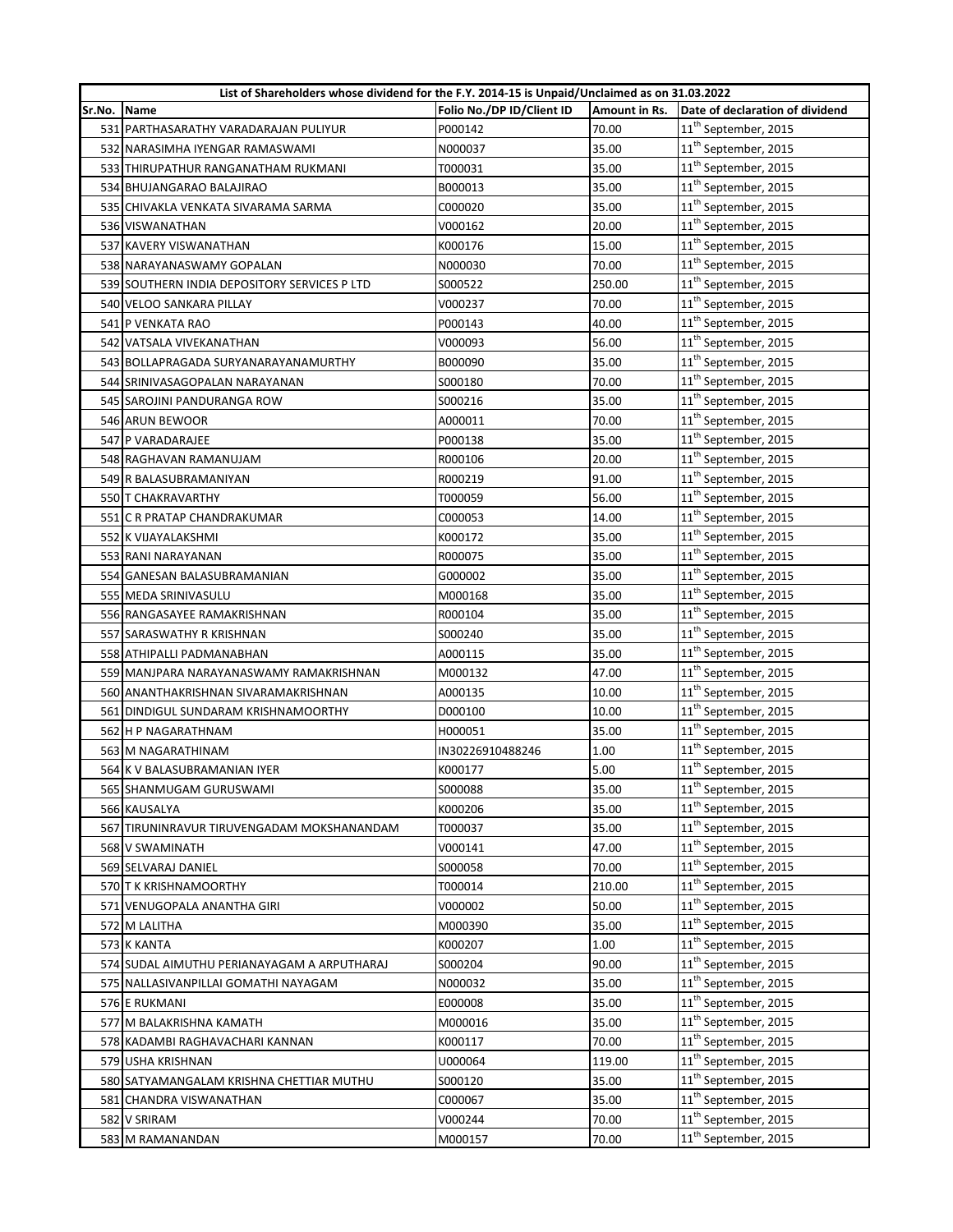|        | List of Shareholders whose dividend for the F.Y. 2014-15 is Unpaid/Unclaimed as on 31.03.2022 |                           |               |                                  |
|--------|-----------------------------------------------------------------------------------------------|---------------------------|---------------|----------------------------------|
| Sr.No. | Name                                                                                          | Folio No./DP ID/Client ID | Amount in Rs. | Date of declaration of dividend  |
|        | 584 C P VISWANATHAN                                                                           | C000049                   | 35.00         | 11 <sup>th</sup> September, 2015 |
|        | 585 THEKKEMEPILLY NARAYANAN GOPALAN                                                           | T000024                   | 35.00         | 11 <sup>th</sup> September, 2015 |
|        | 586 RATHI KONGOT                                                                              | IN30163741552415          | 4.00          | 11 <sup>th</sup> September, 2015 |
|        | 587 S P RAMACHANDRAN                                                                          | S000419                   | 50.00         | 11 <sup>th</sup> September, 2015 |
|        | 588 KRISHNA PILLAI VASUDEVAN NAIR                                                             | K000105                   | 70.00         | 11 <sup>th</sup> September, 2015 |
|        | 589 MARTIN MORAES                                                                             | M000104                   | 35.00         | 11 <sup>th</sup> September, 2015 |
|        | 590 MORAES MARTIN                                                                             | M000106                   | 56.00         | 11 <sup>th</sup> September, 2015 |
|        | 591 RAMPRATAP SINGH                                                                           | R000124                   | 35.00         | $11^{\text{th}}$ September, 2015 |
|        | 592 SUNIL KUMAR THALIA                                                                        | S000693                   | 150.00        | 11 <sup>th</sup> September, 2015 |
|        | 593 CHANDRAVATI GATTANI                                                                       | 0050144                   | 1.00          | 11 <sup>th</sup> September, 2015 |
|        | 594 SARBANANDA GATTANI                                                                        | 0050171                   | 1.00          | 11 <sup>th</sup> September, 2015 |
|        | 595 SARBANANADA GATTANI                                                                       | 0050227                   | 1.00          | $11^{\text{th}}$ September, 2015 |
|        | 596 BAIJNATH PRASAD                                                                           | B000067                   | 70.00         | 11 <sup>th</sup> September, 2015 |
|        | 597 SAILENDRA NATH DAS                                                                        | IN30125028472452          | 3.00          | 11 <sup>th</sup> September, 2015 |
|        | 598 JAWHAR RAM BARAI                                                                          | J000086                   | 35.00         | $11^{\text{th}}$ September, 2015 |
|        | 599 SATYA NARAYAN CHATTERJEE                                                                  | S000186                   | 70.00         | $11^{\text{th}}$ September, 2015 |
|        | 600 PADMA HALDER                                                                              | P000051                   | 35.00         | 11 <sup>th</sup> September, 2015 |
|        | 601 KRISHNA DUTTA                                                                             | 0050072                   | 2.00          | $11^{\text{th}}$ September, 2015 |
|        | 602 KRISHNA DEY                                                                               | 0050080                   | 2.00          | 11 <sup>th</sup> September, 2015 |
|        | 603 GORACHAND DEY                                                                             | 0050081                   | 2.00          | 11 <sup>th</sup> September, 2015 |
|        | 604 GUPI GHOSE                                                                                | G000023                   | 50.00         | 11 <sup>th</sup> September, 2015 |
|        | 605 MANILAL KUNDU                                                                             | M000077                   | 25.00         | 11 <sup>th</sup> September, 2015 |
|        | 606 RUPI GHOSE                                                                                | R000036                   | 50.00         | $11^{\text{th}}$ September, 2015 |
|        | 607 MONIMOY CHAKRABARTI                                                                       | 0050069                   | 35.00         | 11 <sup>th</sup> September, 2015 |
|        | 608 ARUP KUMAR DAS                                                                            | 0050145                   | 1.00          | 11 <sup>th</sup> September, 2015 |
|        | 609 ARIJIT KUMAR BANERJEE                                                                     | 0050698                   | 1.00          | 11 <sup>th</sup> September, 2015 |
|        | 610 DHIRENDRA BHUSAN BOSE                                                                     | D000010                   | 35.00         | 11 <sup>th</sup> September, 2015 |
|        | 611 KARABI SEN                                                                                | K000375                   | 1.00          | 11 <sup>th</sup> September, 2015 |
|        | 612 MADHU SUDAN CHAKRAVARTI                                                                   | M000179                   | 25.00         | 11 <sup>th</sup> September, 2015 |
|        | 613 MUDIT K SARAF                                                                             | M000365                   | 10.00         | 11 <sup>th</sup> September, 2015 |
|        | 614 NIRMALA SEAL                                                                              | N000081                   | 35.00         | 11 <sup>th</sup> September, 2015 |
|        | 615 PURNIMA ROY                                                                               | P000118                   | 35.00         | $11^{\text{th}}$ September, 2015 |
|        | 616 PRANAB KUMAR DIRGHANGI                                                                    | P000175                   | 15.00         | 11 <sup>th</sup> September, 2015 |
|        | 617 SANDEEP KUMAR SETT                                                                        | S000438                   | 25.00         | 11 <sup>th</sup> September, 2015 |
|        | 618 P L LADIA HUF                                                                             | 0050508                   | 1.00          | 11 <sup>th</sup> September, 2015 |
|        | 619 KRISHNENDU DAS                                                                            | IN30026310064688          | 1.00          | 11 <sup>th</sup> September, 2015 |
|        | 620 MAYA RANI BARMAN                                                                          | M000158                   | 114.00        | 11 <sup>th</sup> September, 2015 |
|        | 621 KESHAB CHANDRA GURU                                                                       | K000020                   | 35.00         | 11 <sup>th</sup> September, 2015 |
|        | 622 MONORANJAN CHOWDHURY                                                                      | M000022                   | 35.00         | 11 <sup>th</sup> September, 2015 |
|        | 623 OTHBERT D SOUZA                                                                           | 0000001                   | 35.00         | 11 <sup>th</sup> September, 2015 |
|        | 624 PRANAB KUMAR DUTT                                                                         | P001014                   | 1.00          | 11 <sup>th</sup> September, 2015 |
|        | 625 SHELLY FEROZE BILIMORIA                                                                   | S000083                   | 70.00         | 11 <sup>th</sup> September, 2015 |
|        | 626 TAPAN KUMAR SARKAR                                                                        | T000080                   | 1.00          | 11 <sup>th</sup> September, 2015 |
|        | 627 DOMINIC EDWIN DSOUZA                                                                      | D000027                   | 35.00         | 11 <sup>th</sup> September, 2015 |
|        | 628 DOMINIC EDWIN DSOUZA                                                                      | D000028                   | 35.00         | 11 <sup>th</sup> September, 2015 |
|        | 629 MANJULA GUPTA                                                                             | M000054                   | 150.00        | 11 <sup>th</sup> September, 2015 |
|        | 630 ASOKE CHANDRA BANERJEE                                                                    | A000024                   | 35.00         | 11 <sup>th</sup> September, 2015 |
|        | 631 KALYANI BHATTACHARJEE                                                                     | K000009                   | 35.00         | 11 <sup>th</sup> September, 2015 |
|        | 632 SHEELA GUPTA                                                                              | S000373                   | 15.00         | 11 <sup>th</sup> September, 2015 |
|        | 633 DHARMUDHAR SHAHU                                                                          | D000097                   | 35.00         | 11 <sup>th</sup> September, 2015 |
|        | 634 HARBHAJAN SINGH                                                                           | H000066                   | 70.00         | 11 <sup>th</sup> September, 2015 |
|        | 635 ARUN BHUSAN MUKHERJEE                                                                     | A000291                   | 15.00         | 11 <sup>th</sup> September, 2015 |
|        | 636 UMESH CHANDRA CHOSH                                                                       | U000002                   | 154.00        | 11 <sup>th</sup> September, 2015 |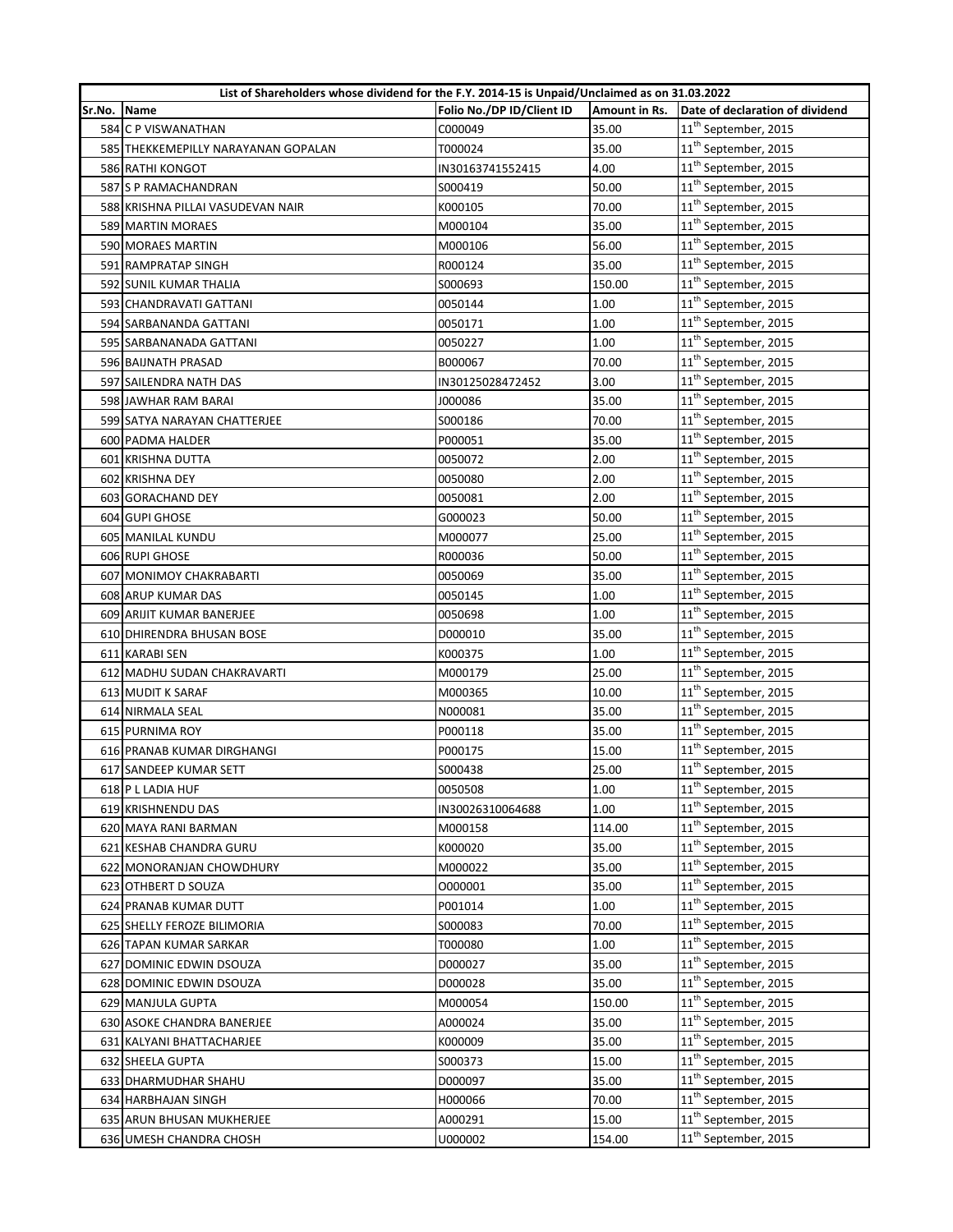| List of Shareholders whose dividend for the F.Y. 2014-15 is Unpaid/Unclaimed as on 31.03.2022 |                               |                           |               |                                  |
|-----------------------------------------------------------------------------------------------|-------------------------------|---------------------------|---------------|----------------------------------|
| Sr.No.                                                                                        | Name                          | Folio No./DP ID/Client ID | Amount in Rs. | Date of declaration of dividend  |
|                                                                                               | 637 KRISHNA SEN GUPTA         | K000147                   | 10.00         | 11 <sup>th</sup> September, 2015 |
|                                                                                               | 638 ANITA DALMIA              | A000293                   | 25.00         | 11 <sup>th</sup> September, 2015 |
|                                                                                               | 639 SUNANDA MANNA             | S000746                   | 2.00          | 11 <sup>th</sup> September, 2015 |
|                                                                                               | 640 ARATI MUKHERJEE           | A000082                   | 35.00         | 11 <sup>th</sup> September, 2015 |
|                                                                                               | 641 ATISH KUMAR SEN           | A000184                   | 10.00         | 11 <sup>th</sup> September, 2015 |
|                                                                                               | 642 GOPALAKRISHNAN DORAISWAMI | G000019                   | 112.00        | 11 <sup>th</sup> September, 2015 |
|                                                                                               | 643 GEETA SEN                 | G000098                   | 10.00         | 11 <sup>th</sup> September, 2015 |
|                                                                                               | 644 IRA MAZUMDAR              | 1000012                   | 140.00        | $11^{\text{th}}$ September, 2015 |
|                                                                                               | 645 MANJU BHUSAN DUTTA        | M000013                   | 140.00        | 11 <sup>th</sup> September, 2015 |
|                                                                                               | 646 SHEFALI DUTTA             | S000059                   | 35.00         | 11 <sup>th</sup> September, 2015 |
|                                                                                               | 647 SRIKANTA SEN              | 0050065                   | 5.00          | 11 <sup>th</sup> September, 2015 |
|                                                                                               | 648 ANIMESH CHANDRA BASU      | A000237                   | 35.00         | $11^{\text{th}}$ September, 2015 |
|                                                                                               | 649 ANIMA DAS                 | A000202                   | 35.00         | 11 <sup>th</sup> September, 2015 |
|                                                                                               | 650 SACHINDRA NATH GHOSHAL    | S000189                   | 35.00         | 11 <sup>th</sup> September, 2015 |
|                                                                                               | 651 NARESH CHANDRA RAY        | N000018                   | 40.00         | $11^{\text{th}}$ September, 2015 |
|                                                                                               | 652 KAMAL KUMAR MUKHERJEE     | 0050111                   | 1.00          | $11^{\text{th}}$ September, 2015 |
|                                                                                               | <b>653 ABHISHEK BOSE</b>      | 0010016                   | 35.00         | 11 <sup>th</sup> September, 2015 |
|                                                                                               | 654 MANORANJAN SAHA           | IN30125013158773          | 1.00          | $11^{\text{th}}$ September, 2015 |
|                                                                                               | 655 MADHAB CHANDRA MITRA      | M000033                   | 35.00         | 11 <sup>th</sup> September, 2015 |
|                                                                                               | 656 PRATAP NARAYAN KAPOOR     | P000165                   | 20.00         | 11 <sup>th</sup> September, 2015 |
|                                                                                               | 657 ARUNA G DAGA              | A000416                   | 1.00          | 11 <sup>th</sup> September, 2015 |
|                                                                                               | 658 TUSHAR KANTI GHOSH        | T000013                   | 35.00         | 11 <sup>th</sup> September, 2015 |
|                                                                                               | 659 MOLLY PAL                 | 1203840000266422          | 2.00          | $11^{\text{th}}$ September, 2015 |
|                                                                                               | 660 RAJNI CHETANI             | IN30220110194715          | 1.00          | 11 <sup>th</sup> September, 2015 |
|                                                                                               | 661 BARIN DAS GUPTA           | B000022                   | 35.00         | 11 <sup>th</sup> September, 2015 |
|                                                                                               | 662 INDIRA BANERJEE           | IN30036020095481          | 35.00         | 11 <sup>th</sup> September, 2015 |
|                                                                                               | 663 KAUSTUBH JYOTI PAL        | 1203840000088913          | 2.00          | 11 <sup>th</sup> September, 2015 |
|                                                                                               | 664 SIPRA SEAL                | S000259                   | 14.00         | $11^{\text{th}}$ September, 2015 |
|                                                                                               | 665 MENA MORAES               | M000103                   | 35.00         | 11 <sup>th</sup> September, 2015 |
|                                                                                               | 666 ANINDITA HALDER           | 0050101                   | 1.00          | 11 <sup>th</sup> September, 2015 |
|                                                                                               | 667 PUSKAR BASU               | P000011                   | 35.00         | 11 <sup>th</sup> September, 2015 |
|                                                                                               | 668 PRABHAT KUMAR KUNDU       | P000073                   | 35.00         | 11 <sup>th</sup> September, 2015 |
|                                                                                               | 669 SWARNAM MANI              | IN30131320932881          | 35.00         | 11 <sup>th</sup> September, 2015 |
|                                                                                               | 670 SUJIT PAL                 | IN30302861447132          | 1.00          | 11 <sup>th</sup> September, 2015 |
|                                                                                               | 671 SUDHA RANI BASU           | IN30026310017204          | 1.00          | 11 <sup>th</sup> September, 2015 |
|                                                                                               | 672 AVRA GANGULY              | 0050538                   | 70.00         | 11 <sup>th</sup> September, 2015 |
|                                                                                               | 673 BARNALI GANGULY           | IN30165310264814          | 1.00          | 11 <sup>th</sup> September, 2015 |
|                                                                                               | 674 PRABINA KARNAWAT          | IN30289810217428          | 2.00          | 11 <sup>th</sup> September, 2015 |
|                                                                                               | 675 AJITA MAZUMDER            | IN30026310201960          | 5.00          | 11 <sup>th</sup> September, 2015 |
|                                                                                               | 676 RINA KARMAKAR             | 0050230                   | 1.00          | 11 <sup>th</sup> September, 2015 |
|                                                                                               | 677 KOUSHIK KARMARKAR         | 0050519                   | 1.00          | 11 <sup>th</sup> September, 2015 |
|                                                                                               | 678 SUBHASHCHANDRA PAL        | 0050520                   | 1.00          | $11^{\text{th}}$ September, 2015 |
|                                                                                               | 679 REJAUL MOLLICK.           | 1205330000003723          | 2.00          | 11 <sup>th</sup> September, 2015 |
|                                                                                               | 680 GANESH CHANDRA PAUL       | G000017                   | 10.00         | 11 <sup>th</sup> September, 2015 |
|                                                                                               | 681 GOURANGA SAMADDAR         | 1203840000071648          | 1.00          | 11 <sup>th</sup> September, 2015 |
|                                                                                               | 682 DEBASISH PAN              | 0050104                   | 1.00          | 11 <sup>th</sup> September, 2015 |
|                                                                                               | 683 DEBASISH PAN              | 0050105                   | 1.00          | 11 <sup>th</sup> September, 2015 |
|                                                                                               | 684 DEBASISH PAN              | 0050106                   | 1.00          | 11 <sup>th</sup> September, 2015 |
|                                                                                               | 685 DEBASISH PAN              | 0050107                   | 1.00          | 11 <sup>th</sup> September, 2015 |
|                                                                                               | 686 DEBASISH PAN              | 0050108                   | 1.00          | 11 <sup>th</sup> September, 2015 |
|                                                                                               | 687 DEBASISH PAN              | 0050109                   | 1.00          | 11 <sup>th</sup> September, 2015 |
|                                                                                               | 688 DEBASISH PAN              | 0050177                   | 1.00          | 11 <sup>th</sup> September, 2015 |
|                                                                                               | 689 DEBASISH PAN              | 0050178                   | 1.00          | 11 <sup>th</sup> September, 2015 |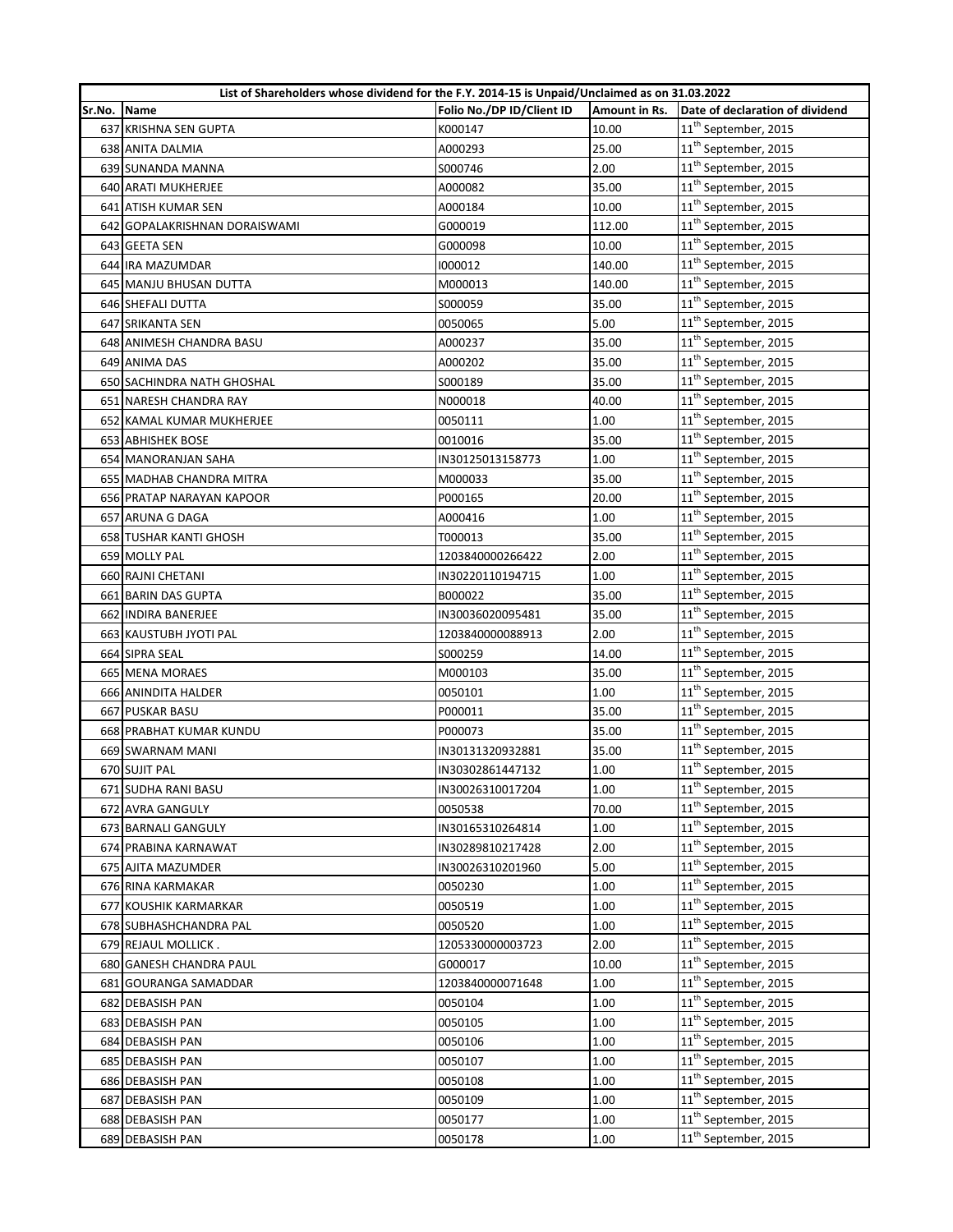|        | List of Shareholders whose dividend for the F.Y. 2014-15 is Unpaid/Unclaimed as on 31.03.2022 |                           |               |                                  |
|--------|-----------------------------------------------------------------------------------------------|---------------------------|---------------|----------------------------------|
| Sr.No. | <b>Name</b>                                                                                   | Folio No./DP ID/Client ID | Amount in Rs. | Date of declaration of dividend  |
|        | 690 DEBASISH PAN                                                                              | 0050179                   | 1.00          | 11 <sup>th</sup> September, 2015 |
|        | 691 DEBASISH PAN                                                                              | 0050180                   | 1.00          | 11 <sup>th</sup> September, 2015 |
|        | 692 DEBASISH PAN                                                                              | 0050182                   | 1.00          | 11 <sup>th</sup> September, 2015 |
|        | 693 DEBASISH PAN                                                                              | 0050183                   | 1.00          | 11 <sup>th</sup> September, 2015 |
|        | 694 DEBASISH PAN                                                                              | 0050184                   | 1.00          | $11^{\text{th}}$ September, 2015 |
|        | 695 DEBASISH PAN                                                                              | 0050185                   | 1.00          | 11 <sup>th</sup> September, 2015 |
|        | 696 BIDYUT KUMAR GHOSH                                                                        | 0050194                   | 1.00          | $11^{\text{th}}$ September, 2015 |
|        | 697 BIDYUT KUMAR GHOSH                                                                        | 0050195                   | 1.00          | 11 <sup>th</sup> September, 2015 |
|        | 698 BIDYUT KUMAR GHOSH                                                                        | 0050196                   | 1.00          | 11 <sup>th</sup> September, 2015 |
|        | 699 BIDYUT KUMAR GHOSH                                                                        | 0050197                   | 1.00          | 11 <sup>th</sup> September, 2015 |
|        | 700 BIDYUT KUMAR GHOSH                                                                        | 0050198                   | 1.00          | 11 <sup>th</sup> September, 2015 |
|        | 701 DEBASISH PAN                                                                              | 0050199                   | 1.00          | 11 <sup>th</sup> September, 2015 |
|        | 702 DEBASISH PAN                                                                              | 0050200                   | 1.00          | 11 <sup>th</sup> September, 2015 |
|        | 703 DEBASISH PAN                                                                              | 0050201                   | 1.00          | 11 <sup>th</sup> September, 2015 |
|        | 704 DEBASISH PAN                                                                              | 0050202                   | 1.00          | 11 <sup>th</sup> September, 2015 |
|        | 705 BIDYUT KUMAR GHOSH                                                                        | 0050206                   | 1.00          | $11^{\text{th}}$ September, 2015 |
|        | 706 ALPANA CHAKRABORTTY                                                                       | 0050211                   | 1.00          | 11 <sup>th</sup> September, 2015 |
|        | 707 BIDYUT KUMAR GHOSH                                                                        | 0050265                   | 1.00          | 11 <sup>th</sup> September, 2015 |
|        | 708 BIDYUT KUMAR GHOSH                                                                        | 0050266                   | 1.00          | 11 <sup>th</sup> September, 2015 |
|        | 709 BIDYUT KUMAR GHOSH                                                                        | 0050267                   | 1.00          | 11 <sup>th</sup> September, 2015 |
|        | 710 BIDYUT KUMAR GHOSH                                                                        | 0050268                   | 1.00          | 11 <sup>th</sup> September, 2015 |
|        | 711 BIDYUT KUMAR GHOSH                                                                        | 0050269                   | 1.00          | 11 <sup>th</sup> September, 2015 |
|        | 712 BIDYUT KUMAR GHOSH                                                                        | 0050270                   | 1.00          | 11 <sup>th</sup> September, 2015 |
|        | 713 BIDYUT KUMAR GHOSH                                                                        | 0050271                   | 1.00          | 11 <sup>th</sup> September, 2015 |
|        | 714 BISWANATH GHOSH                                                                           | 0050280                   | 1.00          | $11^{\text{th}}$ September, 2015 |
|        | 715 BISWANATH GHOSH                                                                           | 0050281                   | 1.00          | 11 <sup>th</sup> September, 2015 |
|        | 716 BISWANATH GHOSH                                                                           | 0050282                   | 1.00          | 11 <sup>th</sup> September, 2015 |
|        | 717 BISWANATH GHOSH                                                                           | 0050283                   | 1.00          | $11^{\text{th}}$ September, 2015 |
|        | 718 BISWANATH GHOSH                                                                           | 0050284                   | 1.00          | 11 <sup>th</sup> September, 2015 |
|        | 719 BISWANATH GHOSH                                                                           | 0050285                   | 1.00          | 11 <sup>th</sup> September, 2015 |
|        | 720 BISWANATH GHOSH                                                                           | 0050286                   | 1.00          | 11 <sup>th</sup> September, 2015 |
|        | 721 BISWANATH GHOSH                                                                           | 0050287                   | 1.00          | 11 <sup>th</sup> September, 2015 |
|        | 722 BISWANATH GHOSH                                                                           | 0050288                   | 1.00          | 11 <sup>th</sup> September, 2015 |
|        | 723 BISWANATH GHOSH                                                                           | 0050289                   | 1.00          | 11 <sup>th</sup> September, 2015 |
|        | 724 TAPAS KUMAR PAN                                                                           | 0050290                   | 1.00          | 11 <sup>th</sup> September, 2015 |
|        | 725 TAPAS KUMAR PAN                                                                           | 0050291                   | 1.00          | 11 <sup>th</sup> September, 2015 |
|        | 726 TAPAS KUMAR PAN                                                                           | 0050292                   | 1.00          | 11 <sup>th</sup> September, 2015 |
|        | 727 TAPAS KUMAR GHOSH                                                                         | 0050293                   | 1.00          | 11 <sup>th</sup> September, 2015 |
|        | 728 TAPAS KUMAR PAN                                                                           | 0050294                   | 1.00          | 11 <sup>th</sup> September, 2015 |
|        | 729 TAPAS KUMAR PAN                                                                           | 0050295                   | 1.00          | 11 <sup>th</sup> September, 2015 |
|        | 730 TAPAS KUMAR PAN                                                                           | 0050296                   | 1.00          | 11 <sup>th</sup> September, 2015 |
|        | 731 TAPAS KUMAR PAN                                                                           | 0050297                   | 1.00          | 11 <sup>th</sup> September, 2015 |
|        | 732 BIDYUT KUMAR GHOSH                                                                        | 0050298                   | 1.00          | 11 <sup>th</sup> September, 2015 |
|        | 733 BIDYUT KUMAR GHOSH                                                                        | 0050299                   | 1.00          | 11 <sup>th</sup> September, 2015 |
|        | 734 BIDYUT KUMAR GHOSH                                                                        | 0050300                   | 1.00          | 11 <sup>th</sup> September, 2015 |
|        | 735 BIDYUT KUMAR GHOSH                                                                        | 0050301                   | 1.00          | 11 <sup>th</sup> September, 2015 |
|        | 736 BIDYUT KUMAR GHOSH                                                                        | 0050302                   | 1.00          | 11 <sup>th</sup> September, 2015 |
|        | 737 BIDYUT KUMAR GHOSH                                                                        | 0050303                   | 1.00          | 11 <sup>th</sup> September, 2015 |
|        | 738 BIDYUT KUMAR GHOSH                                                                        | 0050304                   | 1.00          | 11 <sup>th</sup> September, 2015 |
|        | 739 ALPANA CHAKRABORTTY                                                                       | 0050344                   | 1.00          | 11 <sup>th</sup> September, 2015 |
|        | 740 ALPANA CHAKRABORTTY                                                                       | 0050417                   | 1.00          | 11 <sup>th</sup> September, 2015 |
|        | 741 ALPANA CHAKRABORTTY                                                                       | 0050435                   | 1.00          | 11 <sup>th</sup> September, 2015 |
|        | 742 ALPANA CHAKRABORTTY                                                                       | 0050436                   | 1.00          | 11 <sup>th</sup> September, 2015 |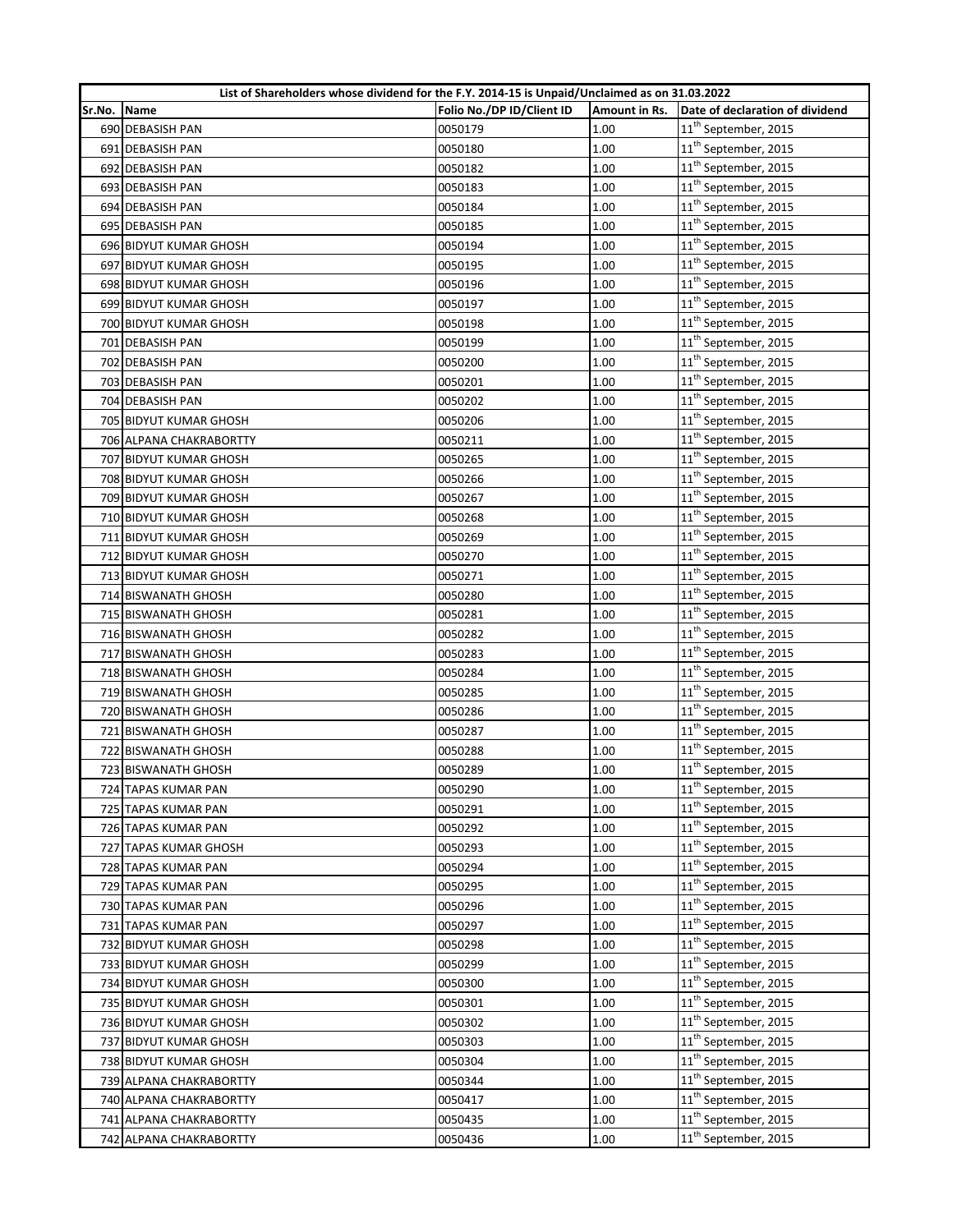|        | List of Shareholders whose dividend for the F.Y. 2014-15 is Unpaid/Unclaimed as on 31.03.2022 |                           |               |                                  |
|--------|-----------------------------------------------------------------------------------------------|---------------------------|---------------|----------------------------------|
| Sr.No. | <b>Name</b>                                                                                   | Folio No./DP ID/Client ID | Amount in Rs. | Date of declaration of dividend  |
|        | 743 ALPANA CHAKRABORTTY                                                                       | 0050437                   | 1.00          | 11 <sup>th</sup> September, 2015 |
|        | 744 ALPANA CHAKRABORTTY                                                                       | 0050438                   | 1.00          | 11 <sup>th</sup> September, 2015 |
|        | 745 ALPANA CHAKRABORTY                                                                        | 0050439                   | 1.00          | 11 <sup>th</sup> September, 2015 |
|        | 746 ALPANA CHAKRABORTTY                                                                       | 0050440                   | 1.00          | 11 <sup>th</sup> September, 2015 |
|        | 747 ALPANA CHAKRABORTTY                                                                       | 0050441                   | 1.00          | $11^{\text{th}}$ September, 2015 |
|        | 748 ALPANA CHAKRABORTTY                                                                       | 0050442                   | 1.00          | 11 <sup>th</sup> September, 2015 |
|        | 749 ALPANA CHAKRABORTTY                                                                       | 0050443                   | 1.00          | $11^{\text{th}}$ September, 2015 |
|        | 750 ALPANA CHAKRABORTTY                                                                       | 0050445                   | 1.00          | $11^{\text{th}}$ September, 2015 |
|        | 751 ALPANA CHAKRABORTTY                                                                       | 0050446                   | 1.00          | 11 <sup>th</sup> September, 2015 |
|        | 752 ALPANA CHAKRABORTTY                                                                       | 0050447                   | 1.00          | 11 <sup>th</sup> September, 2015 |
|        | 753 BISWANATH GHOSH                                                                           | 0050452                   | 1.00          | 11 <sup>th</sup> September, 2015 |
|        | 754 BISWANATH GHOSH                                                                           | 0050453                   | 1.00          | 11 <sup>th</sup> September, 2015 |
|        | 755 BISWANATH GHOSH                                                                           | 0050454                   | 1.00          | 11 <sup>th</sup> September, 2015 |
|        | 756 BISWANATH GHOSH                                                                           | 0050455                   | 1.00          | 11 <sup>th</sup> September, 2015 |
|        | 757 BISWANATH GHOSH                                                                           | 0050456                   | 1.00          | 11 <sup>th</sup> September, 2015 |
|        | 758 BISWANATH GHOSH                                                                           | 0050457                   | 1.00          | 11 <sup>th</sup> September, 2015 |
|        | 759 BISWANATH GHOSH                                                                           | 0050458                   | 1.00          | 11 <sup>th</sup> September, 2015 |
|        | 760 BISWANATH GHOSH                                                                           | 0050459                   | 1.00          | 11 <sup>th</sup> September, 2015 |
|        | 761 BISWANATH GHOSH                                                                           | 0050460                   | 1.00          | 11 <sup>th</sup> September, 2015 |
|        | 762 BIDYUT KUMAR GHOSH                                                                        | 0050465                   | 1.00          | 11 <sup>th</sup> September, 2015 |
|        | 763 BISWANATH GHOSH                                                                           | 0050466                   | 1.00          | 11 <sup>th</sup> September, 2015 |
|        | 764 BISWANATH GHOSH                                                                           | 0050467                   | 1.00          | 11 <sup>th</sup> September, 2015 |
|        | 765 BISWANATH GHOSH                                                                           | 0050468                   | 1.00          | 11 <sup>th</sup> September, 2015 |
|        | 766 BIDYUT KUMAR GHOSH                                                                        | 0050469                   | 1.00          | 11 <sup>th</sup> September, 2015 |
|        | 767 BIDYUT KUMAR GHOSH                                                                        | 0050470                   | 1.00          | $11^{\text{th}}$ September, 2015 |
|        | 768 BIDYUT KUMAR GHOSH                                                                        | 0050471                   | 1.00          | 11 <sup>th</sup> September, 2015 |
|        | 769 BIDYUT KUMAR GHOSH                                                                        | 0050472                   | 1.00          | 11 <sup>th</sup> September, 2015 |
|        | 770 BIDYUT KUMAR GHOSH                                                                        | 0050473                   | 1.00          | $11^{\text{th}}$ September, 2015 |
|        | 771 ALPANA CHAKRABORTTY                                                                       | 0050474                   | 1.00          | 11 <sup>th</sup> September, 2015 |
|        | 772 BIDYUT KUMAR GHOSH                                                                        | 0050475                   | 1.00          | 11 <sup>th</sup> September, 2015 |
|        | 773 BIDYUT KUMAR GHOSH                                                                        | 0050476                   | 1.00          | 11 <sup>th</sup> September, 2015 |
|        | 774 BIDYUT KUMAR GHOSH                                                                        | 0050477                   | 1.00          | $11^{\text{th}}$ September, 2015 |
|        | 775 BIDYUT KUMAR GHOSH                                                                        | 0050478                   | 1.00          | 11 <sup>th</sup> September, 2015 |
|        | 776 BIDYUT KUMAR GHOSH                                                                        | 0050479                   | 1.00          | $11^{\text{th}}$ September, 2015 |
|        | 777 BIDYUT KUMAR GHOSH                                                                        | 0050480                   | 1.00          | 11 <sup>th</sup> September, 2015 |
|        | 778 BIDYUT KUMAR GHOSH                                                                        | 0050481                   | 1.00          | 11 <sup>th</sup> September, 2015 |
|        | 779 BIDYUT KUMAR GHOSH                                                                        | 0050482                   | 1.00          | 11 <sup>th</sup> September, 2015 |
|        | 780 BIDYUT KUMAR GHOSH                                                                        | 0050483                   | 1.00          | 11 <sup>th</sup> September, 2015 |
|        | 781 ALPANA CHAKRABORTTY                                                                       | 0050484                   | 1.00          | 11 <sup>th</sup> September, 2015 |
|        | 782 BISHNU KANTA MAHESHWARI                                                                   | 0050518                   | 1.00          | 11 <sup>th</sup> September, 2015 |
|        | 783 RUKAMANI DEVI MANDHANA                                                                    | 0050523                   | 1.00          | 11 <sup>th</sup> September, 2015 |
|        | 784 BALMUKAND MAHESHWARI                                                                      | 0050524                   | 1.00          | 11 <sup>th</sup> September, 2015 |
|        | 785 JAYANTI GHOSH                                                                             | 0050568                   | 1.00          | 11 <sup>th</sup> September, 2015 |
|        | 786 JAYANTI GHOSH                                                                             | 0050569                   | 1.00          | 11 <sup>th</sup> September, 2015 |
|        | 787 JAYANTI GHOSH                                                                             | 0050570                   | 1.00          | 11 <sup>th</sup> September, 2015 |
|        | 788 BISWANATH GHOSH                                                                           | 0050571                   | 1.00          | 11 <sup>th</sup> September, 2015 |
|        | 789 BISWANATH GHOSH                                                                           | 0050572                   | 1.00          | 11 <sup>th</sup> September, 2015 |
|        | 790 BISWANATH GHOSH                                                                           | 0050573                   | 1.00          | 11 <sup>th</sup> September, 2015 |
|        | 791 BISWANATH GHOSH                                                                           | 0050574                   | 1.00          | 11 <sup>th</sup> September, 2015 |
|        | 792 BISWANATH GHOSH                                                                           | 0050575                   | 1.00          | 11 <sup>th</sup> September, 2015 |
|        | 793 JAYANTI GHOSH                                                                             | 0050576                   | 1.00          | 11 <sup>th</sup> September, 2015 |
|        | 794 BISWANATH GHOSH                                                                           | 0050577                   | 1.00          | 11 <sup>th</sup> September, 2015 |
|        | 795 BISWANATH GHOSH                                                                           | 0050578                   | 1.00          | 11 <sup>th</sup> September, 2015 |